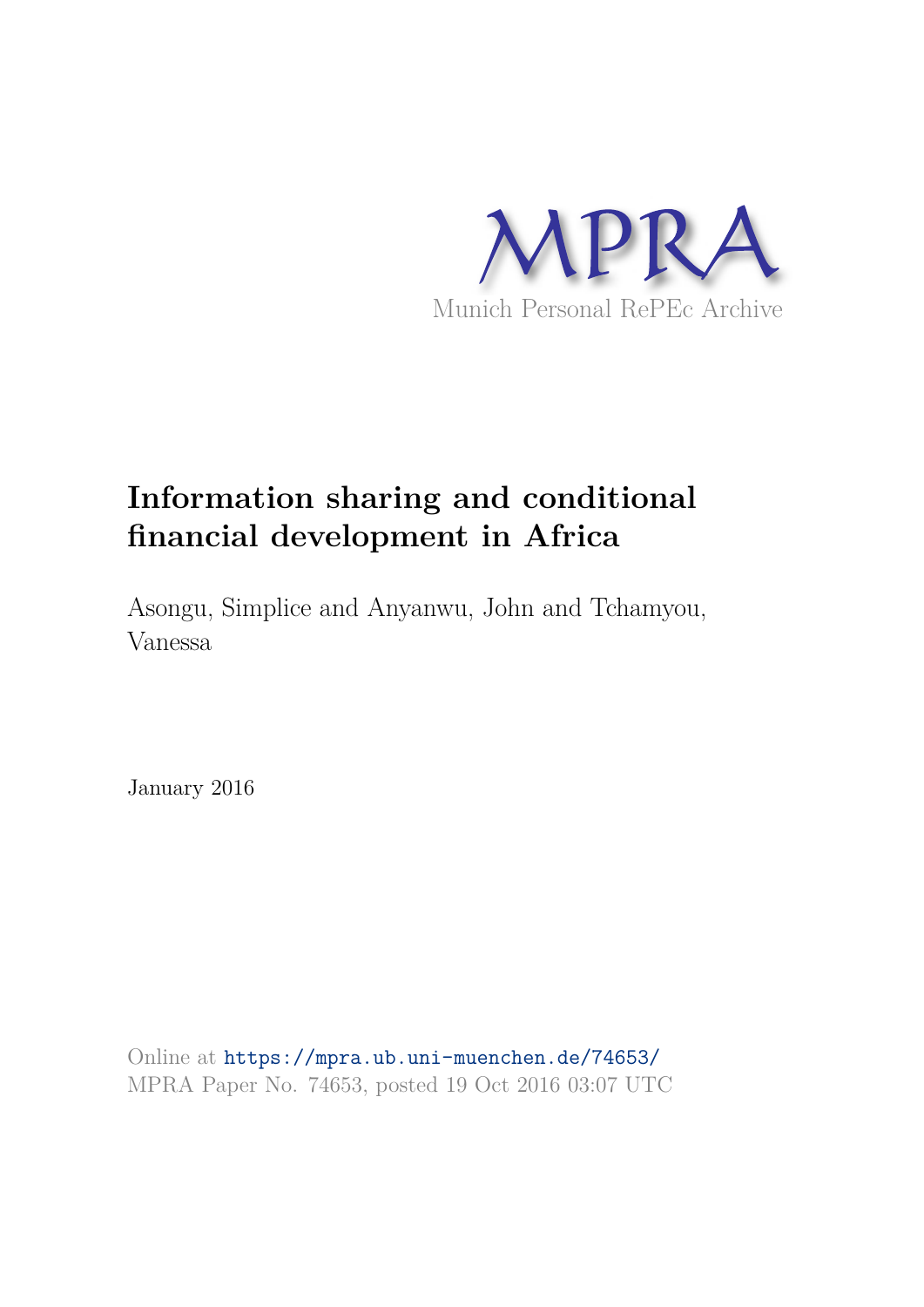# AFRICAN GOVERNANCE AND DEVELOPMENT INSTITUTE

# A G D I Working Paper

# WP/16/001

# **Information sharing and conditional financial development in Africa**

**Simplice A. Asongu<sup>a</sup>, John C. Anyanwu<sup>b</sup> & Vanessa S. Tchamyouac**

<sup>a</sup>African Governance and Development Institute, P. O. Box 8413, Yaoundé, Cameroon E-mails: [asongus@afridev.org](mailto:asongus@afridev.org) / [simenvanessa@afridev.org](mailto:simenvanessa@afridev.org)

<sup>b</sup>Development Research Department, African Development Bank, Côte d'Ivoire. Email: [j.anyanwu@afdb.org](mailto:j.anyanwu@afdb.org)  <sup>c</sup>University of Liège, HEC-Management School, Rue Louvrex 14, Bldg. N1, B-4000 Liège, Belgium E-mail: [vsimen@doct.ulg.ac.be](mailto:vsimen@doct.ulg.ac.be)

2016 African Governance and Development Institute WP/16/001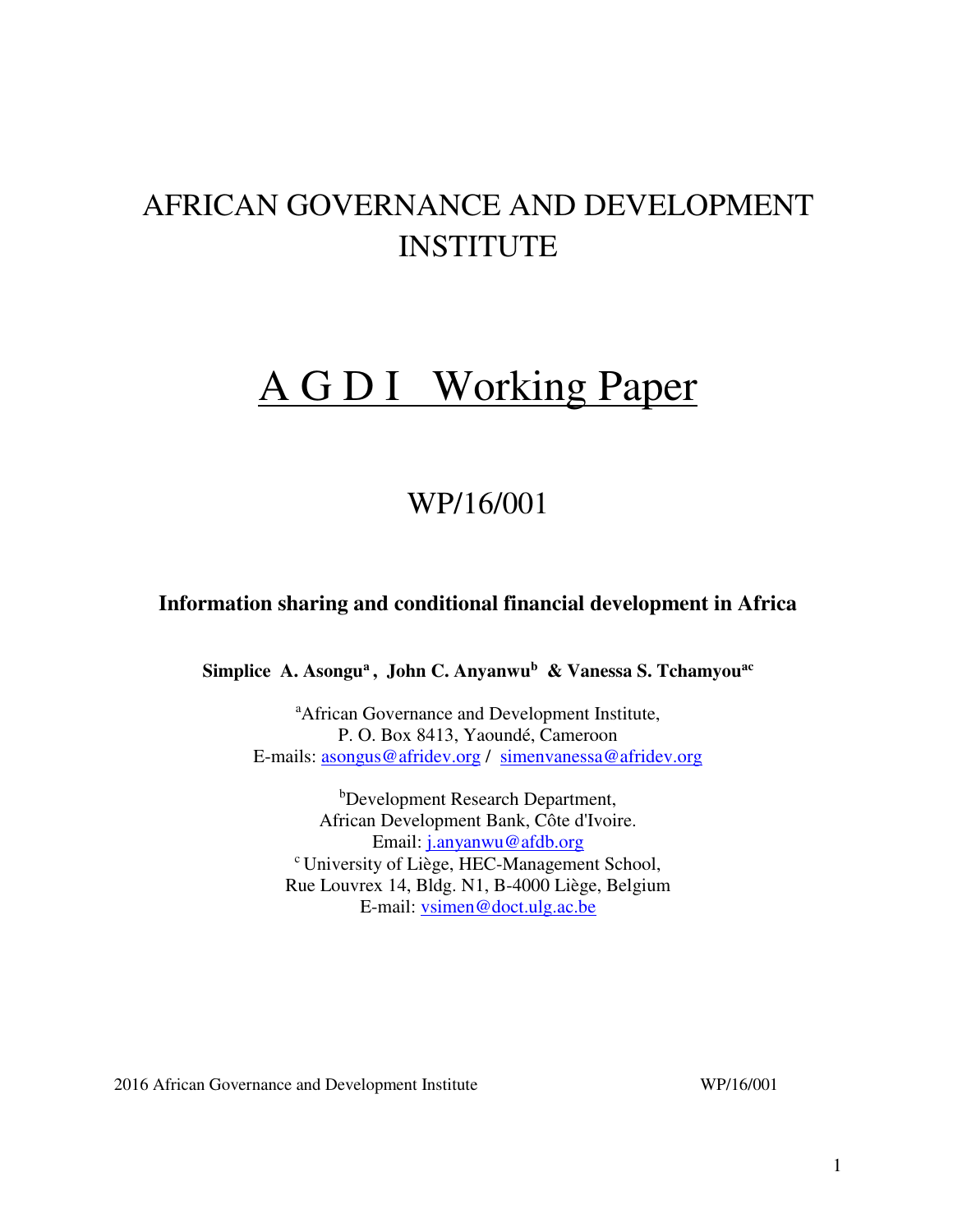#### **AGDI Working Paper**

Research Department

#### **Information sharing and conditional financial development in Africa**

**Simplice A. Asongu , John C. Anyanwu & Vanessa S. Tchamyou** 

January 2016

#### **Abstract**

This study examines conditional financial development from information sharing in 53 African countries for the period 2004-2011, using contemporary and non-contemporary quantile regressions (QR) which enable the assessment of the effect of information sharing throughout the conditional distributions of financial development dynamics. The policy relevance of the QR approach builds on the motivation that blanket policies on the role of information sharing in financial development may not be effective unless they are contingent on initial levels of financial development and tailored differently across countries with low, intermediate and high levels of financial development. Information sharing is measured with private credit bureaus (PCB) and public credit registries (PCR) while financial development is proxied with dynamics of depth, efficiency, activity and size. The following findings are established. First, for financial depth, while there is a positive threshold effect from PCR in money supply and liquid liabilities, the effect from PCB is mixed. Second, for financial efficiency, there is a: (i) contemporary positive threshold from PCR and mixed effect from PCB in banking system efficiency and (ii) U-shape and positive threshold from PCR and PCB respectively in financial system efficiency. Third, for financial activity, there are consistent positive thresholds from PCR and PCB in banking system activity and financial system activity. Fourth, there are negative thresholds from PCR and PCB in financial size. Positive thresholds are consistent incremental financial development rewards from PCR and/or PCB with increasing financial development and viceversa for negative thresholds. Mixed effects are characterised by S-shaped, Kuznets or wave-like patterns. As a main policy implication, initial conditions in financial development are essential to materialise incremental benefits from PCR and PCB. Other policy implications are discussed.

*JEL Classification*: G20; G29; O16; O55; C52

*Keywords*: Information Sharing; Financial Development; Quantile regression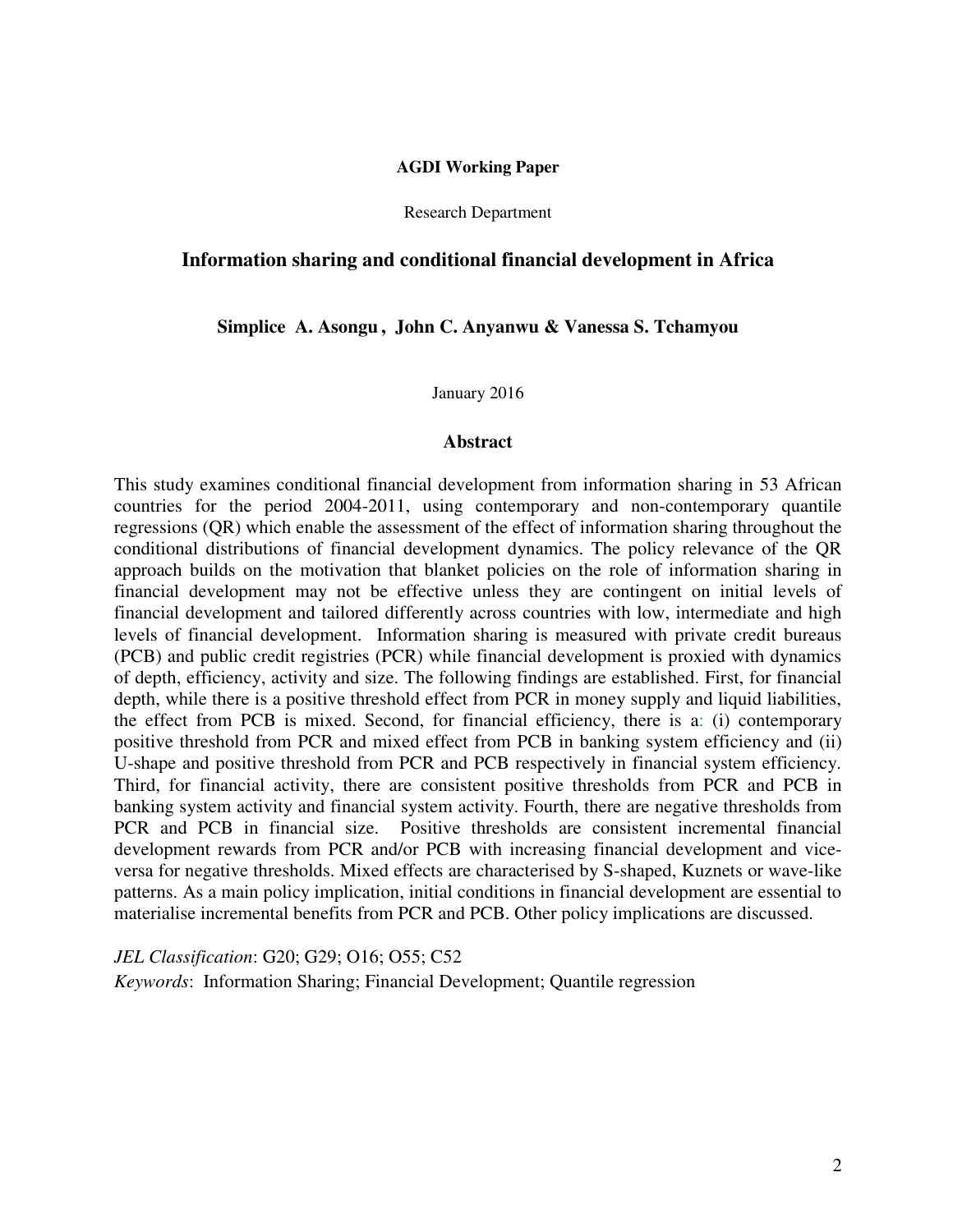#### **1. Introduction**

l

Access to finance in Africa has been substantially hampered by concerns of surplus liquidity (Saxegaard, 2006; Asongu, 2014a, p.70). Over the past decade and a half, the African financial intermediary landscape has witnessed the introduction of private credit bureaus (PCB) and public credit registries (PCR) as instruments of information sharing in order to mitigate information asymmetry between lenders and borrowers (Triki & Gajigo, 2014). The prime motivation for introducing these information sharing offices  $(ISO)^1$  has been to mitigate moral hazard and adverse selection in bank lending. Accordingly, policies favouring underlying ISO have built on substantially documented evidence that basic financial access is constrained by a series of factors that are endogenous to information asymmetry, notably: affordability, physical access and eligibility to bank lending (Batuo & Kupukile, 2010; Allen *et al*., 2011). In essence, ISO play the role of brokers in financial intermediation. Hence, by sharing information, ISO facilitate: increased credit and market competition, reduced credit constraints and efficient capital allocation (Jappelli & Pagano, 2002). Unfortunately, recent evidence suggests that, *inter alia*: (i) the concern about surplus liquidity is still very severe in African financial institutions (Fouda, 2009) and (ii) PCR and PCB are weighing negatively on financial intermediary development on the continent (Asongu *et al*., 2015). In essence, the relationship between the sharing of information and bank lending has been an open debate in empirical and theoretical literature (Jappelli & Pagano,  $2002$ )<sup>2</sup>.

In light of the above, one may reasonably infer that financial institutions on the continent have been taking advantage of ISO to pursue a 'quiet life'<sup>3</sup>: using shared information from ISO for higher profits margins instead of intermediation efficiency<sup>4</sup>. To the best of our knowledge, the interesting body of literature (which we substantially engage in Section 2) on the role of ISO in financial development has left room for improvement in at least three areas, notably, the need:

<sup>&</sup>lt;sup>1</sup> We use ISO interchangeably with 'PCB and PCR' throughout the study.

<sup>2</sup> "*On the whole, all three models agree on the prediction that information sharing (in one form or another) reduces default rates, whereas the prediction concerning its e*ff*ect on lending is less clear-cut*" (Jappelli & Pagano, 2002, p. 2020).

<sup>&</sup>lt;sup>3</sup> Quiet life is the short form of the Quiet Life Hypothesis (QLH). According to Coccorese and Pellecchia (2010), the QLH is an assumption that financial establishments with relatively higher market power would invest little in pursuing financial intermediation efficiency. On the contrary, they would use their advantage to grant fewer loans at affordable prices to borrowers because they would rather prefer to exploit opportunities for higher profit margins or a 'quiet life.

<sup>&</sup>lt;sup>4</sup> Financial intermediation efficiency within the context of mitigating surplus liquidity refers to the ability of banks to transform mobilized deposits into credit for economic operators.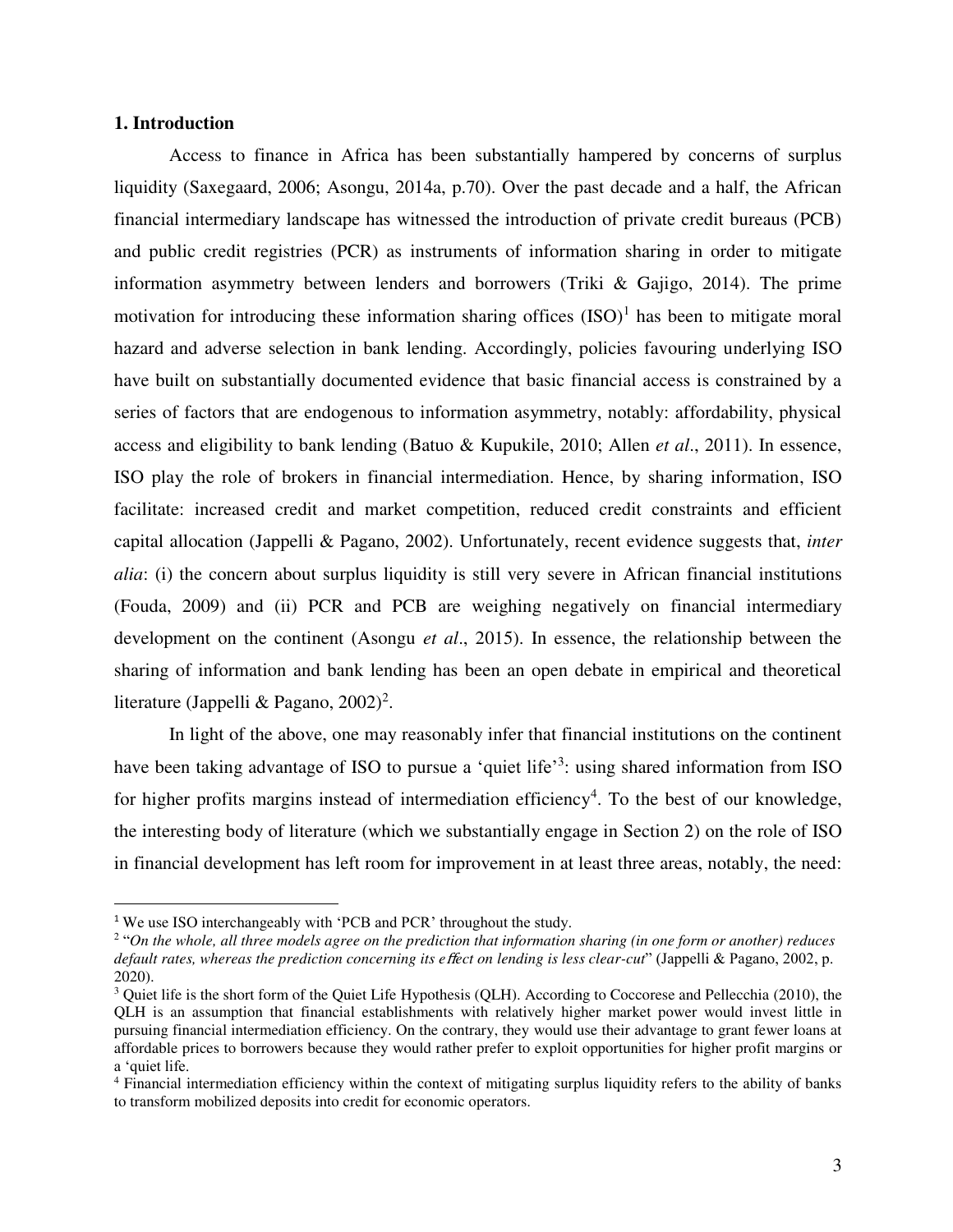to narrow inquiries to scopes with severe issues of financial access; for holistic financial development indicators and to account for initial conditions in financial development.

 First, on the scope front, despite the substantially documented issues of surplus liquidity in Africa, as far as we have reviewed, little scholarly focus has been devoted to the continent experiencing the most acute concerns of limited financial access. Moreover, studies on the continent have been limited in scope with a selected number of countries. Galindo and Miller (2001) have involved no African country. Love and Mylenko (2003) have positioned their inquiry on four countries. Barth et al. (2009) have targeted nine countries. Triki and Gajigo (2014) have focused on 42 countries for the period 2006-2009. This line of inquiry focuses on 53 African countries for the period 2004-2011. Positioning the inquiry on Africa is essentially due to the scarce literature in the area, despite evolving concerns about whether financial institutions on the continent have been tailoring information from ISO to enhancing allocation activity and efficiency (Triki & Gajigo, 2014) and recommendations for more scholarly research on the subject (Singh *et al*., 2009, p. 13).

 Second, on the measurement of financial development, it is interesting to note that the broad and African-specific literatures on information asymmetry (Ivashina, 2009; Tanjung *et al*., 2010; Houston *et al*., 2010) and information sharing have specifically been oriented towards the measurement of constraints in access to finance. We steer clear of the mainstream literature by employing all financial dimensions documented by the Financial Development and Structure Database (FDSD) of the World Bank. These include financial dynamics of depth, efficiency, activity and size. We have already observed that the fundamental aim of ISO is to boost financial intermediation efficiency. Increasing efficiency by reducing informational rents and boosting competition ultimately results in more financial activity or lending (Pagano & Jappelli, 1993, p. 2019). It should be noted that financial efficiency is generally the ratio of financial activity to financial depth (credit/deposit ratio).

Third, on the need to account for initial levels of financial development, we argue that blanket policies of financial development from modelling exercises based on mean values of the dependent variable are unlikely to be effective unless they are contingent on initial levels of financial development and tailored differently across countries with high- medium- and lowlevels of financial development. The underpinning idea is that certain initial conditions of financial development may be required for the benefits of financial development from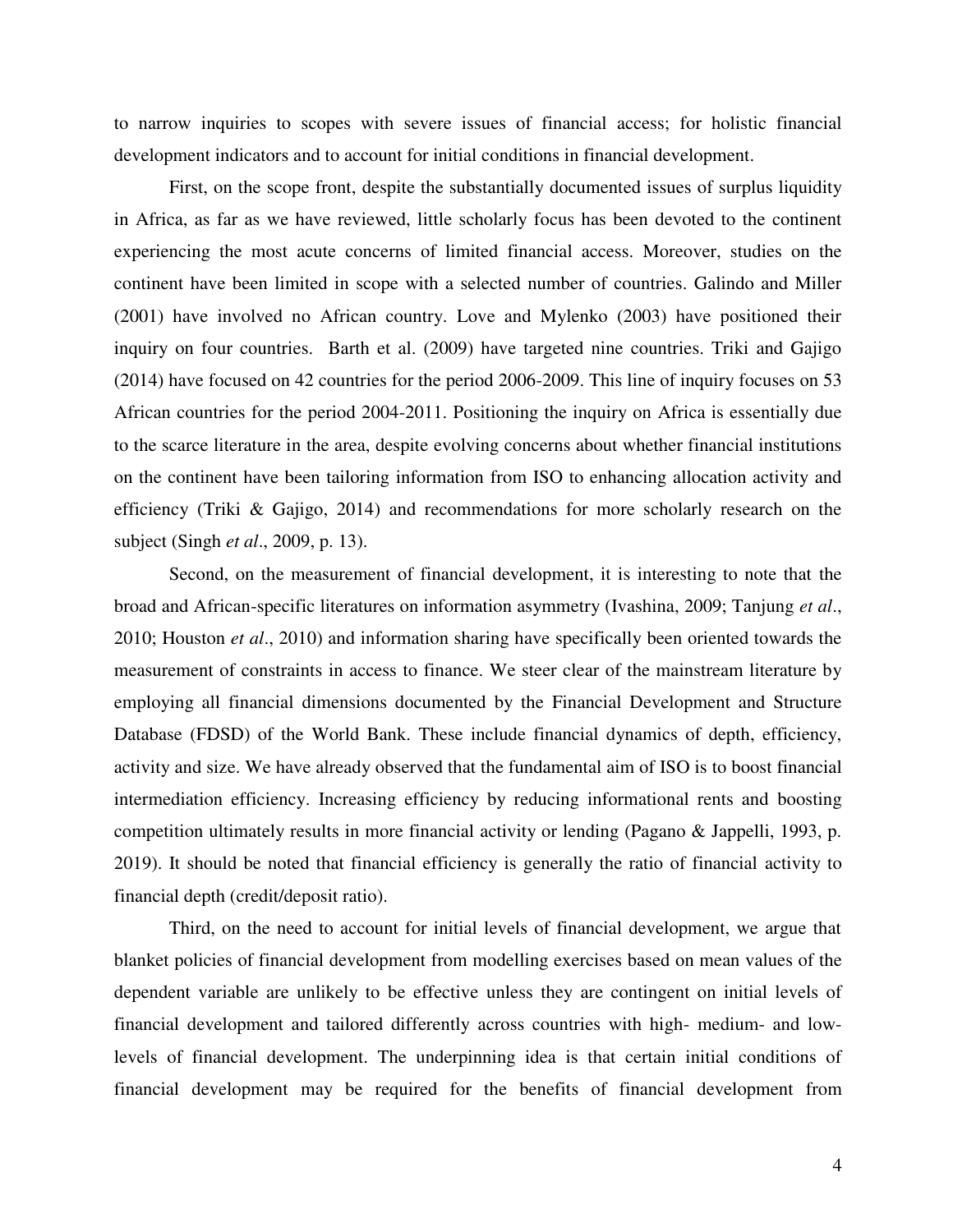information sharing by ISO. To the end, any resulting threshold effect (in terms of increasing or decreasing marginal returns from ISO estimates) should validate the hypothesis of initial conditions and hence, avail more room for policy implications. The use of quantile regressions to account for initial conditions steers clear of two studies closest to the present line of inquiry, which have based their empirical strategies on mean values of financial development, notably: Triki and Gajigo (2014) and Asongu *et al*. (2015) have respectively adopted Probit models and Generalised Method of Moments (GMM).

The rest of the study is structured as follows. Section 2 covers the theoretical and empirical literature. The data and methodology are discussed in Section 3. Section 4 presents the results and discussions while Section 5 concludes with implications.

#### **2. Theoretical highlights and empirical literature**

 Consistent with Claus and Grimes (2003), there are two main strands in the literature documenting the theoretical basis for an association between information sharing and existence of financial intermediaries. The first strand articulates the provision of liquidity by financial intermediaries whereas the second is concerned with the ability of financial intermediaries to transform the risk features of assets. Both strands build on the fundamental role of financial intermediation which is to increase allocation efficiency by mitigating the cost of channelling mobilised resources from borrowers to lenders. Corresponding theories on the role of financial intermediaries build on the literature of imperfect market information. In essence, financial intermediaries have the primary task of reducing information and transaction costs arising from information asymmetry (IA) between borrowers and lenders. Hence, the relevance of ISO build on the need for mechanisms by which the mitigation of IA can be enhanced in the financial sector.

Consistent with Asongu *et al*. (2015), a substantial bulk of empirical studies on IA has focused on: the role of information sharing among creditors and the impacts of creditors' rights to more information. The latter has principally been concerned with the influence of stronger creditors' rights in, *inter alia*: (i) bank risk-taking by Houston *et al*. (2010) and Acharya *et al*. (2011); (ii) bankruptcy with notable works from Claessens and Klapper (2005), Djankov *et al*. (2007) and Brockman and Unlu (2009) and (iii) capital structure by El Ghoul *et al*. (2012). The former strand has been concerned with assessing how reducing IA: enhances the availability of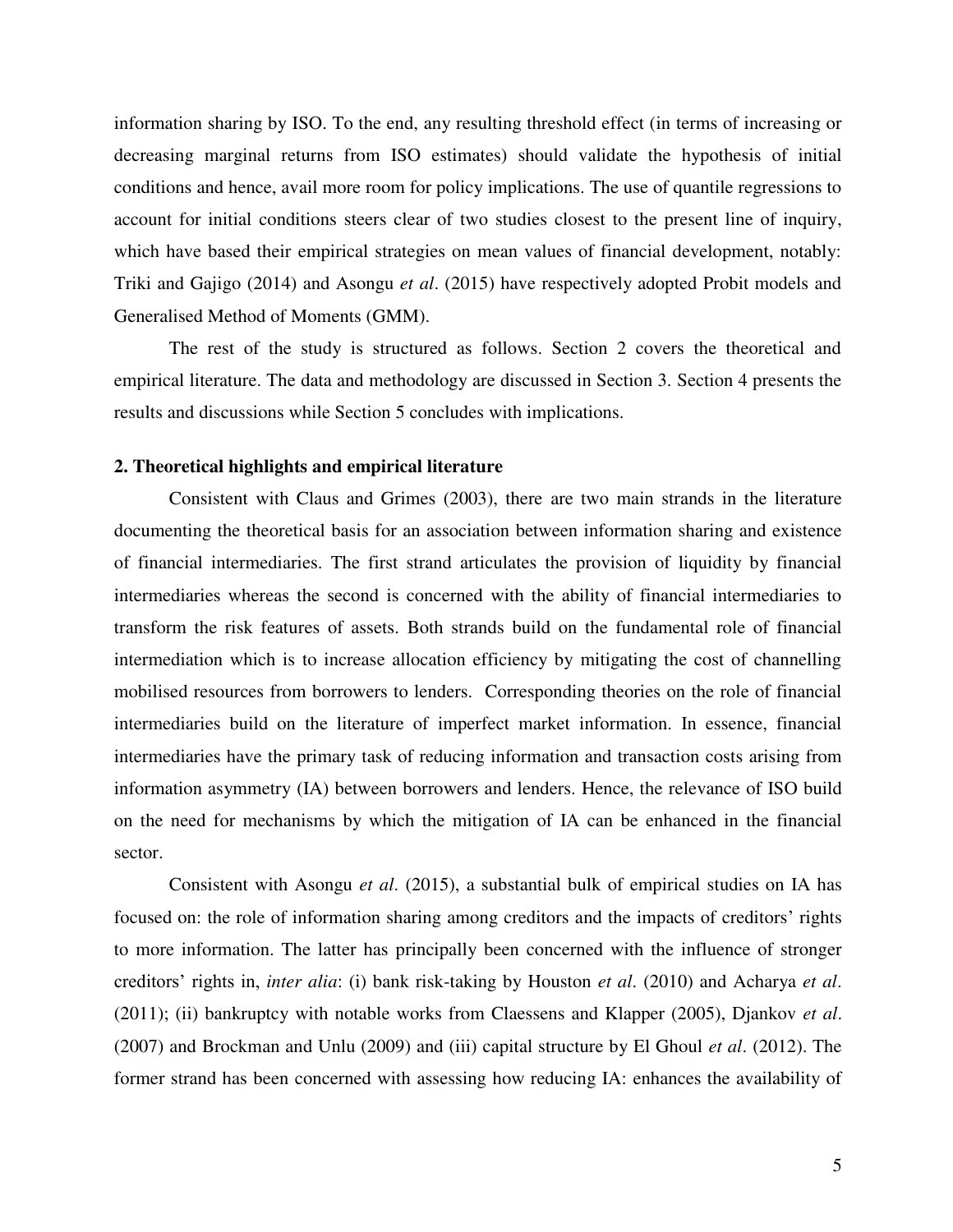credit (Djankov *et al*., 2007; Brown *et al*., 2009; Triki & Gajigo, 2014); reduces defaulting rates (Jappelli & Pagano, 2002); decreases the cost of credit (Brown *et al*., 2009); affects antitrust intervention (Coccorese, 2012); influences corrupt lending (Barth *et al*., 2009) and affects bank loans that are syndicated (Ivashina, 2009; Tanjung *et al*., 2010).

 Noticeably, the engaged literature is skewed towards developed and developing countries where issues of financial access are comparatively less severe. In other words, whereas a substantial body of literature has focused on the Organisation of Economic Cooperation (OECD) economies and the emerging countries of Latin America and Asia, not much is known about Africa: a continent that has been documented to host firms and citizens with comparatively lower levels of access to finance (Asongu *et al*., 2015).

Galindo and Miller (2001) investigate macroeconomic evidence on the underlying issues to conclude that relatively advanced economies with credit registries enjoy less financial restrictions compared to less developed economies with credit bureaus. In particular, wellperforming PCR contribute substantially to firms' decreasing sensitivity to investment decisions for 'cash flows availability': a typical financial constraint proxy. The authors also establish that there has been about a 50% performance reduction by credit registries, notably: on the sensitivity of investment decisions to internal funds.

 Love and Mylenko (2000) have used a combination credit registries (privates and public) and of firm-oriented data from the World Bank Business Environment Survey (WBES) to assess two main concerns, notably: whether as a result of more financial sharing from banks and the perception of managers, credit registries are negatively related to constraints in the financing of credit. The results have shown that PCB are associated with lower financing constraints and a higher sharing of financing from banks, while PCR do not have any significant effect on reducing financing constraints.

Barth *et al*. (2009) have examined the effect of: (i) information sharing and (ii) borrower and lender competition on 'lending corruption' via ISO using WEBS from 56 countries covering 4000 firms and private credit in 129 countries. The authors reveal two main results. First, corruption in lending is mitigated by banking competition and information sharing plays a positive role in the mitigating effect. Second, the ownership structure of firms and banks, firm competition and the legal environment have substantial impacts on corrupt lending.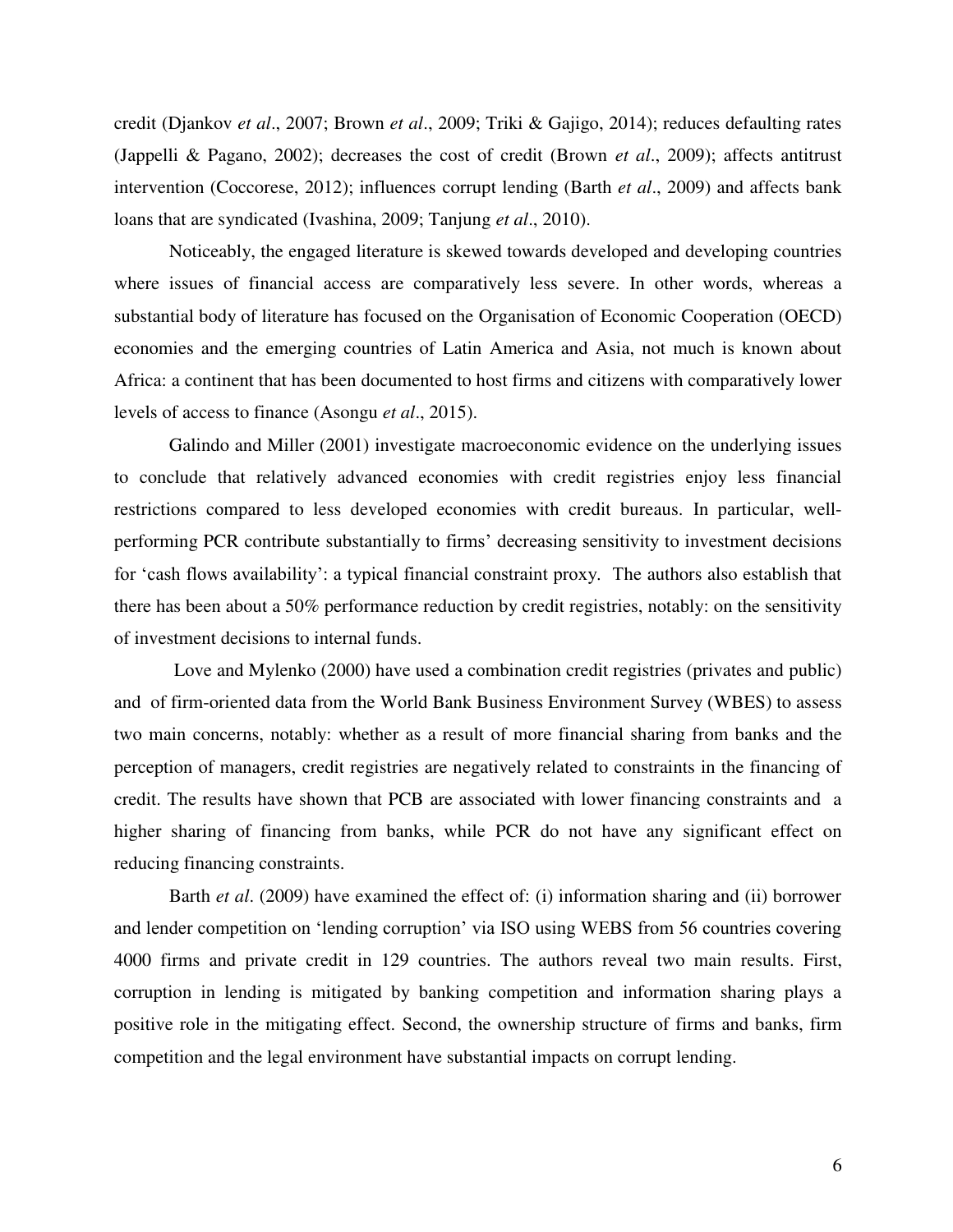Triki and Gajigo (2014) have assessed two main concerns: the effect of ISO in firms' access to finance and the impact of the design of PCR on the degree of financing constraint. Their results reveal that: financial access is relatively higher in economies with PCB compared to those with PCR or no ISO and substantial heterogeneity exists in access to finance and the design of ISO with PCR, among countries.

Asongu *et al*. (2015) have examined policy thresholds of information sharing in financial development and concluded on the following. PCB and PCR exert negative impacts on financial depth, with the relatively higher magnitude from the latter. PCB has a negative effect on banking system efficiency while the impact of PCR is insignificant. PCB and PCR both have negative effects on financial activity, with a higher magnitude from the former. Effects of ISO are positive on financial size, with the impact from PCB lower in magnitude.

As discussed in the introduction, the present line of inquiry complements the engaged literature in three main dimensions, notably, in the need to narrow inquiries to scopes with severe issues of financial access; for holistic financial development indicators; and to account for initial conditions in financial development. To these ends, the empirical evidence is based on 53 African countries, using all dimensions identified by the financial development and structure database of the World Bank and quantile regressions to articulate existing levels of financial development in the investigated nexuses.

#### **3. Data and Methodology**

#### **3.1 Data**

 Consistent with Asongu *et al*. (2015), we investigate a panel of 53 African countries with data for the period 2004-2011 from the Financial Development and Structure Database (FDSD) and African Development Indicators (ADI) of the World Bank. The starting- and ending-year are constrained by data availability. In line with the motivation of the inquiry, financial indicators from the FDSD are transformed to obtained variables of depth, efficiency, activity and size. The computation which is consistent with Asongu (2013) is also motivated by the need to avail room for more policy implications.

 First, financial depth encompasses: (i) financial system deposits (*Fdgdp*) or liquid liabilities and (ii) overall-economic depth (M2/GDP) denoting the monetary base plus time, savings and demand deposits. It is important to distinguish these measures because a great chunk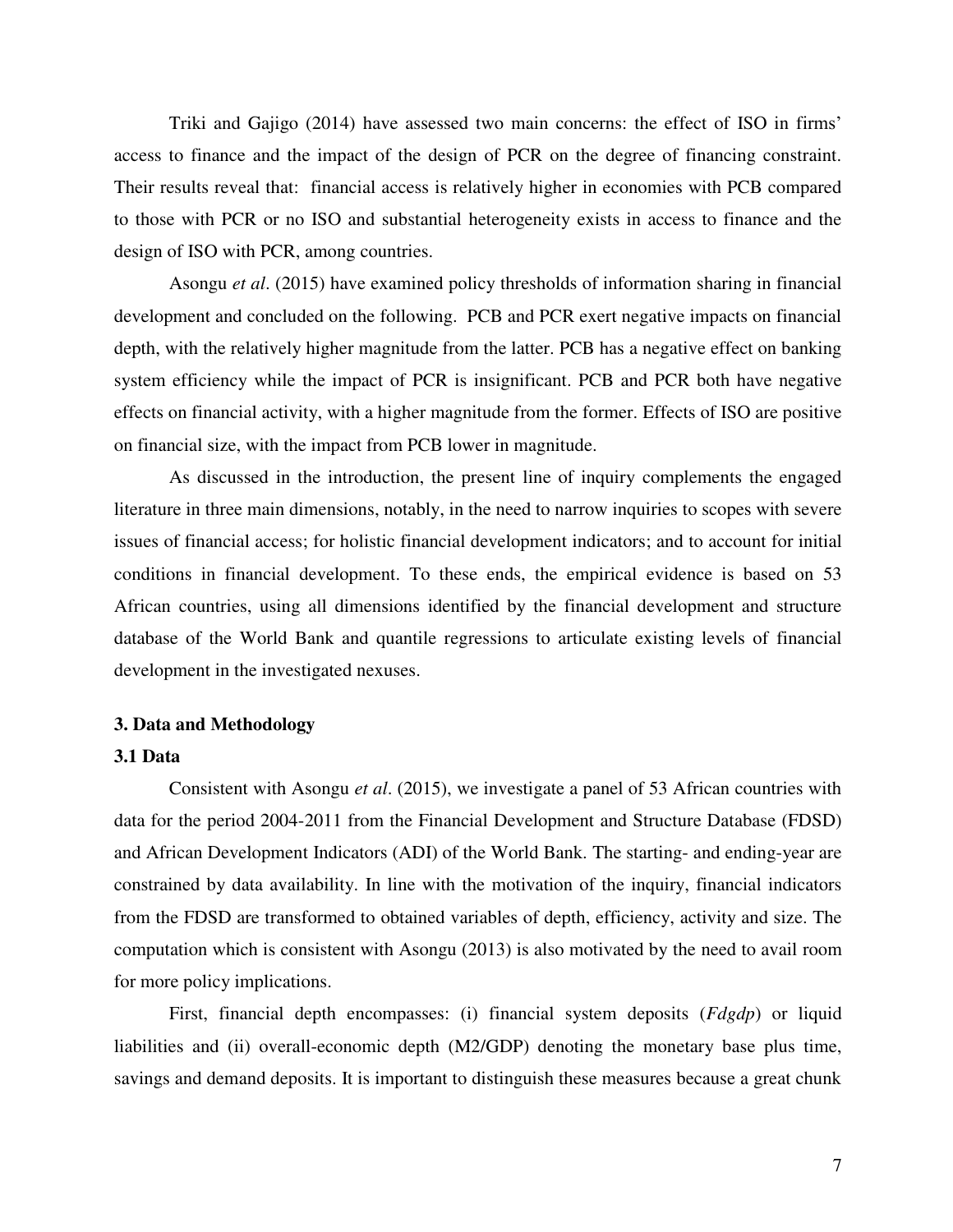of the monetary base in African countries circulates outside the formal financial sector. Second, financial intermediation efficiency in the context of this study refers to the ability of financial institutions to fulfil their fundamental mission of converting mobilised resources into credit for economic operators. Two indicators are used, namely: (i) financial-system-efficiency ('financial system credit on financial system deposits: *Fcfd'*) and (ii) banking-system-efficiency (with bank credit on bank deposits: *Bcbd'*). Third, financial intermediary activity represents the ability of banks to grant credit to economic operators. Two measurements are used to this end, namely: (i) financial system activity (with 'private credit by domestic banks and other financial institutions: *Pcrbof*") and (ii) banking system activity (with 'private domestic credit by deposit banks: *Pcrb*'). Fourth, financial size is measured as the ratio of 'deposit bank assets' to 'total assets' ('deposit bank assets on central bank assets plus deposit bank assets': *Dbacba*).

 In accordance with Asongu *et al*. (2015), control variables include: foreign aid, trade, GDP growth, public investment and inflation. The covariates have also been amply documented in financial development studies (Huang, 2005; Osabuohein *et al*., 2013; Asongu, 2014b). First, like with remittances (Aggarwal *et al*., 2011; Efobi *et al*., 2014), development assistances that is utilised effectively in recipient countries and survives the capture of consultancy services in donor countries, has a high likelihood of improving financial development in the recipient countries.

 Second, a substantial body of the literature has concluded on a positive growth-finance nexus (Greenwood & Jovanovic, 199; Saint-Paul, 1992). Consistent with this bulk of studies, economic growth is generally linked to reducing financial intermediation cost, resulting from intensive competition which involves an increasing bulk of financial resources allocated for investment purposes. In addition, the relevance of income levels in financial development is abundant in the broad (Levine, 1997) and African-specific (Asongu, 2012) literatures. Accordingly, whereas Asongu (2012) has established that higher income levels are associated with higher levels of financial development in Africa, Jaffee and Levonian (2001) had long concluded that income levels have a positive effect on banking system structure. Conversely, growth associated with financial crises may decrease financial development (Asongu, 2015).

 Third, a strand in the literature is supportive of the view that openness-friendly policies (especially in trade) are likely to engender a positive outcome in financial development (Do & Levchenko, 2004; Huang & Temple, 2005). Fourth, the relationship between financial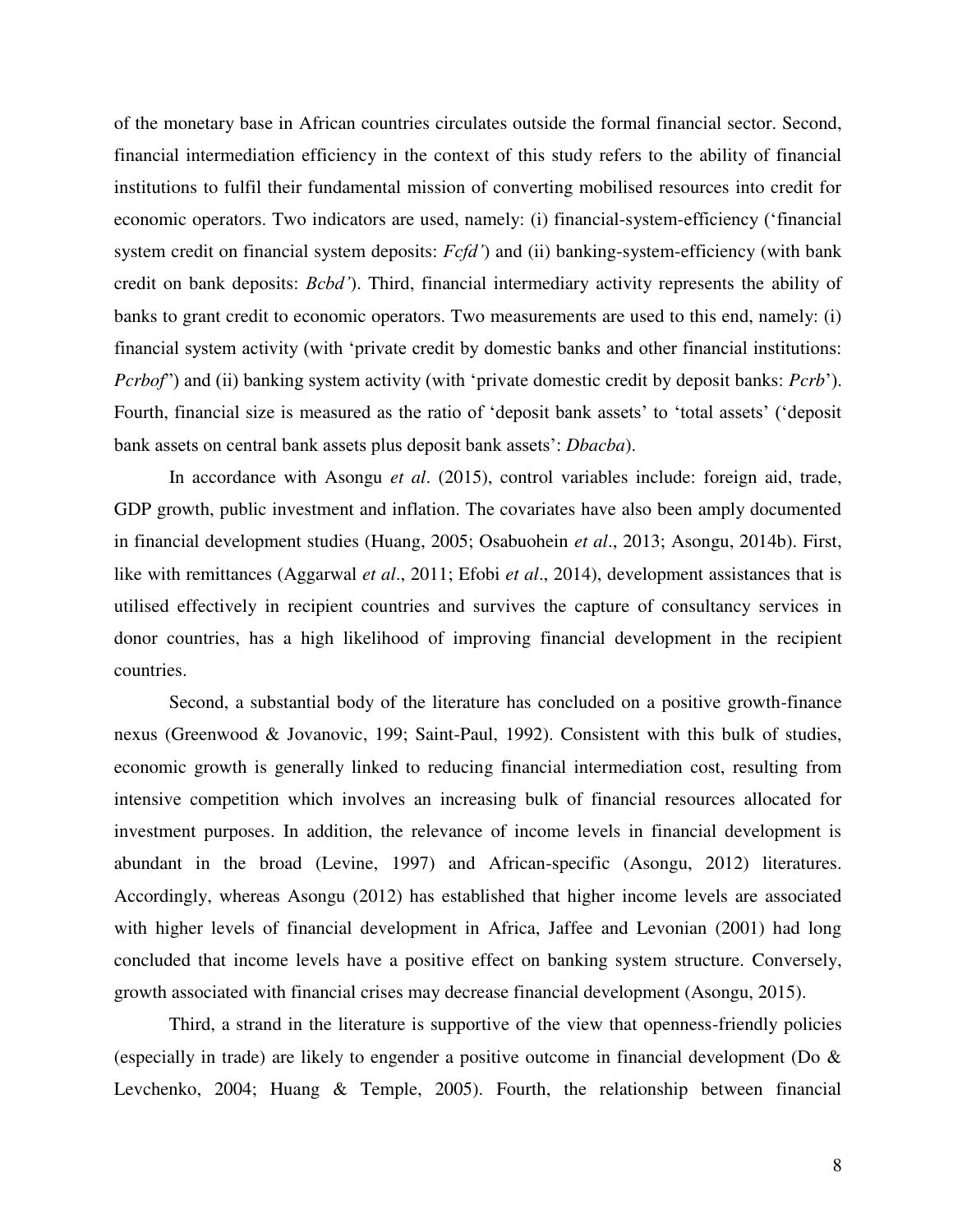development and investment has been investigated by Huang (2011) who has established a positive link. Fifth, some principal domestic macroeconomic policies like the maintenance of higher investment and low/stable inflation are conducive for financial development (Huybens & Smith, 1999; Boyd *et al*., 2001; Huang, 2011). In essence, Boyd *et al*. (2001) on the one hand and Huybens and Smith (1999) on the other hand, have respectively empirically and theoretically established that countries with higher/chaotic inflation are very likely to be rewarded with less active, smaller and less efficient financial institutions.

 Note should taken of the fact that, expected signs of discussed covariates cannot be established with certainty because the underpinning financial variables are conflicting by definition and measurement. For instance, the second variable or financial intermediation efficiency is defined and appreciated as the ratio of the third (financial activity) and first (financial depth), notably: credit/deposit ratio.

Sources and definitions of variables are provided in Appendix 1, the summary statistics in Appendix 2, whereas the correlation matrix is disclosed in Appendix 3. Two points are note worthy from the summary statistics: the means of variables are comparable and the substantial degree of variation is an indication that reasonable estimated linkages would emerge. The objective of the correlation matrix is to mitigate potential concerns of multicollinearity that could considerably bias estimated coefficients.

#### **3.2 Methodology**

We have motivated this inquiry with the need to account for initial levels of financial development. For this purpose, we are consistent with conditional development literature (Billger & Goel, 2009; Okada & Samreth, 2012) in examining the effect of ISO on financial development throughout the distributions of financial development dynamics (Keonker & Hallock, 2001).

Previous studies on information sharing have assessed the nexus between ISO and financial development by reporting parameter estimates at the conditional mean of financial access indicators (Triki & Gajigo, 2014; Asongu *et al*., 2015). While mean effects are important, we extend the underlying stream of ISO literature by employing a QR technique which distinguishes initial levels of financial development. Moreover, whereas Ordinary Least Squares (OLS)-related regressions are founded on the hypothesis that errors terms and financial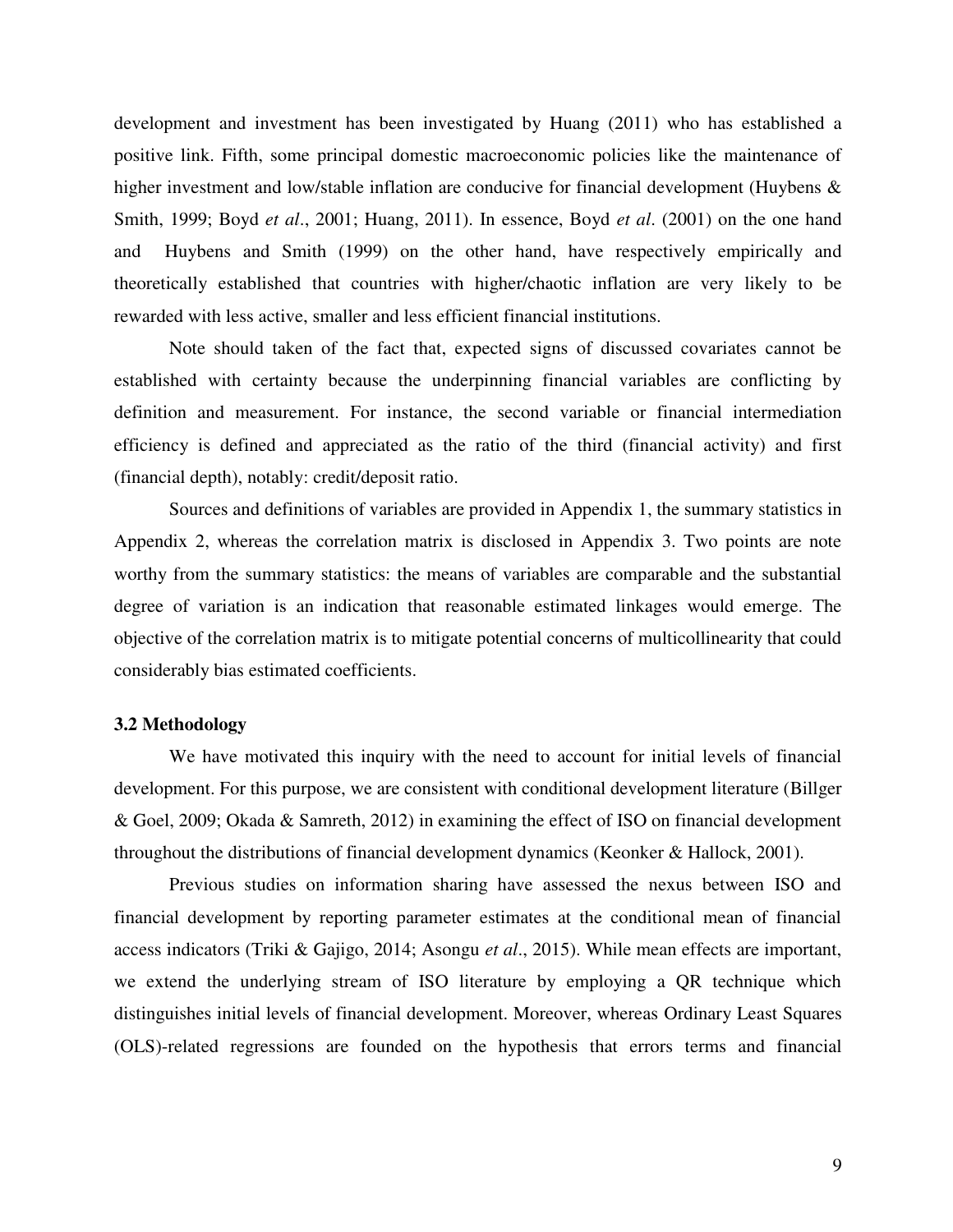development variables are normally distributed, the QR strategy is not based on such an assumption of normally distributed error terms.

The QR technique estimates parameters at mutliple points of the conditional distribution of financial development. Hence, the strategy aligns with our motivation to distingush countries of low- medium- and high-initial financial development using contemporary and noncontemporary quantile regressions. In essence, the policy relevance of the QR approach builds on the motivation that blanket policies on the role of information sharing in financial development may not be effective unless they are contingent on initial levels of financial development and tailored differently across countries with low, intermediate and high levels of financial development.

The  $\theta$ <sup>th</sup> quantile estimator of a financial development dynamic is obtained by solving for the optimization problem in Eq. (1), which is disclosed without subscripts for ease of presentation and simplicity.

$$
\min_{\beta \in R^k} \left[ \sum_{i \in \{i: y_i \geq x \mid \beta\}} \theta \middle| y_i - x_i \beta \middle| + \sum_{i \in \{i: y_i \geq x \mid \beta\}} (1 - \theta) \middle| y_i - x_i \beta \middle| \right] \tag{1}
$$

Where  $\theta \in (0,1)$ . As opposed to OLS which is fundamentally based on minimizing the sum of squared residuals, with QR, the weighted sum of absolute deviations are minimised. For instance the 25<sup>th</sup> or 75<sup>th</sup> quantiles (with  $\theta$ =0.25 or 0.75 respectively) by approximately weighing the residuals. The conditional quantile of financial development or  $y_i$  given  $x_i$  is:

$$
Q_{y}(\theta \mid x_{i}) = x_{i'}\beta_{\theta} \tag{2}
$$

where unique slope parameters are modelled for each  $\theta^{\text{th}}$  specific quantile. This formulation is analogous to  $E(y/x) = x \beta$  in the OLS slope where parameters are examined only at the mean of the conditional distribution of financial development. For the model in Eq. (2) the dependent variable  $y_i$  is a financial development indicator while  $x_i$  contains a constant term, *foreign aid*, *trade*, *GDP growth*, *public investment* and *inflation.*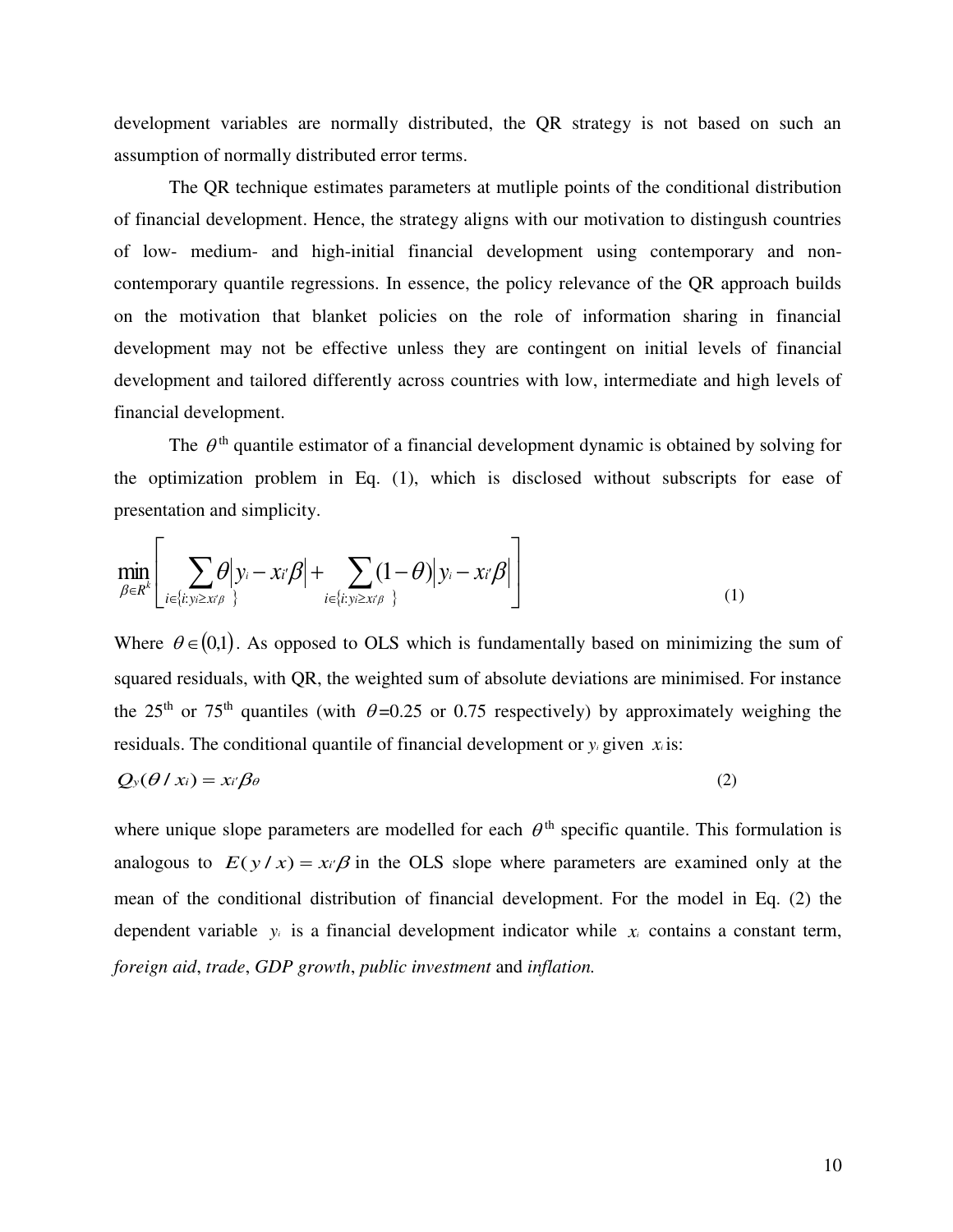#### **4. Empirical Analysis**

#### **4.1 Presentation of results**

 Tables 1, 2, 3 and 4 respectively present findings corresponding to financial dynamics of depth, efficiency, activity and size. While the left-hand-side (LHS) of tables corresponds to contemporary estimations, the right-hand-side (RHS) entails non-contemporary regressions. The interest of lagging the independent variables in the RHS by one year is to have some bite on endogeneity (see Mlachila et al., 2014, p. 21). Consistent differences in ISO estimated coefficients between OLS and quantiles (in terms of sign, significance and magnitude of significance) justify the relevance of adopted empirical strategy.

 Given that the effects of ISO are examined throughout the conditional distributions of underlying financial development dynamics, corresponding tendencies may take several patterns, namely: U-shape, inverted U-shape, S-shape and positive or negative threshold shapes. Thresholds within the context of this study are in accordance with Asongu (2014b). Positive thresholds are established when corresponding estimates from ISO consistently display decreasing negative magnitudes and/or increasing positive magnitude throughout the conditional distributions of a given financial development dynamic. Conversely, negative thresholds are denoted by consistent increasing negative or decreasing positive magnitudes from estimated ISO coefficients. Hence, evidence of a threshold tendency confirms the intuition of modelling based on initial financial development conditions, with the view that financial development benefits from information sharing may consistently increase or decrease concurrently with increasing initial levels of financial development.

 From Table 1, the following findings can be established. First, the positive threshold effect from PCR is consistent across panels and non-contemporary specifications. Second, the impact of PCB is mixed, with a: negative threshold between the  $0.10<sup>th</sup>$  and  $0.75<sup>th</sup>$  quantiles on the LHS of Panel A; (ii) Kuznets-shape with a negative threshold from the  $0.25<sup>th</sup>$  to the  $0.75<sup>th</sup>$ quantile on the RHS of Panel A and (iii) a consistent S-shape from the  $0.10<sup>th</sup>$  to the  $0.75<sup>th</sup>$ quantile on the LHS and RHS of Panel B. Third, most of the significant control variables have the expected signs. (i) Inflation negatively affects financial depth because it is high with a mean value of 7.801 (see Appendix 1). (ii) Public investment has a positive effect probably because investments from the public sector circulate through formal financial establishments and hence, increase money supply. (iii) The effect of trade is positive and negative contingent on specific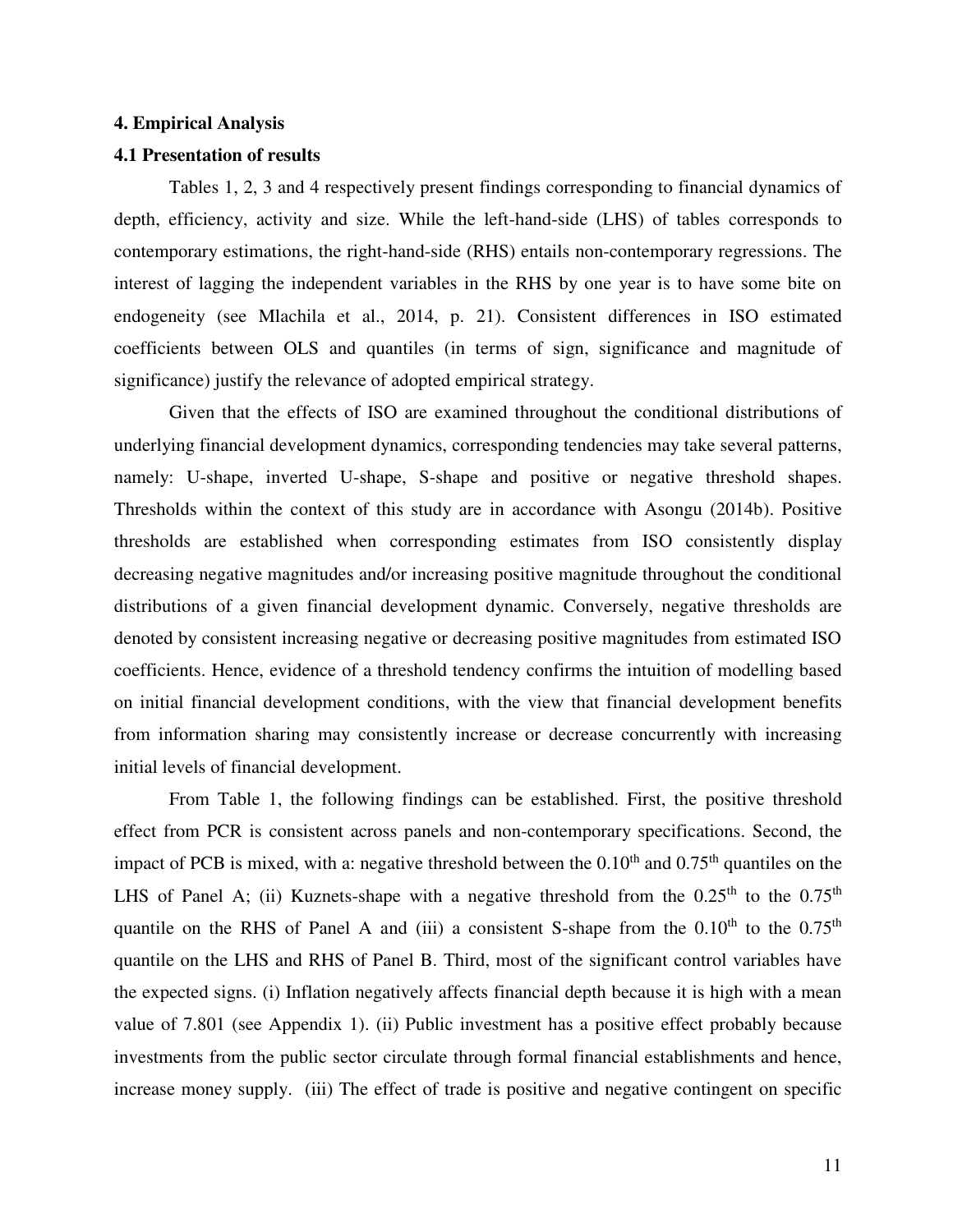quantiles. (iv) The negative effect of foreign aid is likely due to development assistance disbursements captured in donor countries (for consultancy, bureaucracy, purchase of commodities…etc) and only thinly reaching recipient countries. It could also be due to massive corruption schemes associated with development assistance, such that foreign aid does not benefit domestic money supply because it is surreptitiously funnelled back to tax havens in developed countries by the ruling elite. (v) The negative effect of growth is consistent with Asongu et al. (2015).

**Financial Depth** 

|                                                 | Panel A: Overall Economic Depth (Money Supply) |             |             |              |            |            |                   |             |             |                  |             |            |  |  |
|-------------------------------------------------|------------------------------------------------|-------------|-------------|--------------|------------|------------|-------------------|-------------|-------------|------------------|-------------|------------|--|--|
|                                                 |                                                |             |             | Contemporary |            |            |                   |             |             | Non-Contemporary |             |            |  |  |
|                                                 | <b>OLS</b>                                     | Q.10        | Q.25        | Q.50         | Q.75       | Q.90       | <b>OLS</b>        | Q.10        | Q.25        | Q.50             | Q.75        | Q.90       |  |  |
| Constant                                        | 35.43***                                       | 18.927***   | 19.601***   | 17.579***    | 30.570***  | 72.410***  | 36.240***         | 20.596***   | 20.417***   | 17.783***        | 29.837***   | 67.571**   |  |  |
|                                                 | (0.000)                                        | (0.000)     | (0.000)     | (0.000)      | (0.000)    | (0.003)    | (0.000)           | (0.000)     | (0.000)     | (0.000)          | (0.000)     | (0.011)    |  |  |
| <b>PCR</b>                                      | 1.419***                                       | $0.359***$  | $1.591***$  | $1.427***$   | $1.831***$ | $2.074***$ | $1.520***$        | $0.787***$  | $1.652***$  | 1.906***         | 1.928***    | $2.127***$ |  |  |
|                                                 | (0.000)                                        | (0.001)     | (0.000)     | (0.000)      | (0.000)    | (0.005)    | (0.000)           | (0.000)     | (0.000)     | (0.000)          | (0.012)     | (0.003)    |  |  |
| <b>PCB</b>                                      | $0.202***$                                     | $0.394***$  | $0.389***$  | $0.296***$   | $0.175*$   | 0.069      | $0.192***$        | $0.386***$  | $0.395***$  | $0.330***$       | $0.198**$   | 0.110      |  |  |
|                                                 | (0.000)                                        | (0.000)     | (0.000)     | (0.000)      | (0.050)    | (0.840)    | (0.002)           | (0.000)     | (0.000)     | (0.000)          | (0.012)     | (0.784)    |  |  |
| GDP growth                                      | $-0.442*$                                      | $-0.110$    | $-0.236$    | $-0.630***$  | $-0.597**$ | 0.093      | $-0.359$          | $-0.103$    | $-0.266*$   | $-0.360*$        | $-0.475**$  | 0.297      |  |  |
|                                                 | (0.054)                                        | (0.612)     | (0.210)     | (0.000)      | (0.028)    | (0.916)    | (0.166)           | (0.774)     | (0.053)     | (0.066)          | (0.018)     | (0.746)    |  |  |
| Inflation                                       | $-0.045***$                                    | $0.023*$    | 0.011       | $-0.014$     | $-0.040$   | $-0.114$   | $-0.068**$        | 0.021       | 0.007       | $-0.021$         | $-0.060***$ | $-0.116$   |  |  |
|                                                 | (0.008)                                        | (0.054)     | (0.339)     | (0.172)      | (0.160)    | (0.206)    | (0.015)           | (0.256)     | (0.465)     | (0.192)          | (0.003)     | (0.301)    |  |  |
| Public Invt.                                    | 0.188                                          | 0.042       | 0.187       | $0.949***$   | $1.210***$ | $-0.260$   | 0.125             | $-0.014$    | $0.238**$   | $0.455***$       | $0.872***$  | $-0.188$   |  |  |
|                                                 | (0.503)                                        | (0.882)     | (0.202)     | (0.000)      | (0.000)    | (0.733)    | (0.675)           | (0.948)     | (0.043)     | (0.009)          | (0.000)     | (0.805)    |  |  |
| Foreign Aid                                     | $-0.492***$                                    | 0.009       | 0.055       | $-0.052$     | $-0.516**$ | $-1.232$   | $-0.531***$       | $-0.067$    | 0.048       | $-0.009$         | $-0.335**$  | $-1.173$   |  |  |
|                                                 | (0.005)                                        | (0.932)     | (0.483)     | (0.253)      | (0.022)    | (0.307)    | (0.003)           | (0.581)     | (0.445)     | (0.927)          | (0.044)     | (0.394)    |  |  |
| Trade                                           | $-0.015$                                       | $-0.074***$ | $-0.054***$ | $0.043***$   | 0.001      | $-0.101$   | $-0.009$          | $-0.076***$ | $-0.057***$ | $0.065**$        | 0.028       | $-0.095$   |  |  |
|                                                 | (0.658)                                        | (0.004)     | (0.006)     | (0.000)      | (0.969)    | (0.546)    | (0.805)           | (0.009)     | (0.000)     | (0.016)          | (0.412)     | (0.619)    |  |  |
| Pseudo R <sup>2</sup> /R <sup>2</sup><br>Fisher | 0.250<br>$20.10***$                            | 0.123       | 0.139       | 0.208        | 0.229      | 0.246      | 0.252<br>17.83*** | 0.122       | 0.149       | 0.203            | 0.223       | 0.239      |  |  |
| Observations                                    | 293                                            | 293         | 293         | 293          | 293        | 293        | 257               | 257         | 257         | 257              | 257         | 257        |  |  |

#### **Table 1: Financial Depth and Information Sharing**

|                                       |                      |                       |                       | <b>Contemporary</b>   |                      |                       | <b>Non-Contemporary</b> |                       |                       |                        |                        |                       |  |
|---------------------------------------|----------------------|-----------------------|-----------------------|-----------------------|----------------------|-----------------------|-------------------------|-----------------------|-----------------------|------------------------|------------------------|-----------------------|--|
|                                       | <b>OLS</b>           | Q.10                  | Q.25                  | Q.50                  | Q.75                 | Q.90                  | <b>OLS</b>              | Q.10                  | Q.25                  | Q.50                   | Q.75                   | Q.90                  |  |
| Constant                              | 25.878***<br>(0.000) | 11.572***<br>(0.006)  | 14.759***<br>(0.000)  | $9.642***$<br>(0.000) | 20.395***<br>(0.000) | 55.189***<br>(0.003)  | 26.550***<br>(0.000)    | 10.856**<br>(0.020)   | 14.928***<br>(0.000)  | $10.567***$<br>(0.001) | $20.267***$<br>(0.000) | 59.695***<br>(0.006)  |  |
| <b>PCR</b>                            | 1.418***<br>(0.000)  | $0.453***$<br>(0.002) | $1.277***$<br>(0.000) | $1.432***$<br>(0.000) | 1.791***<br>(0.000)  | $2.033***$<br>(0.000) | $1.514***$<br>(0.000)   | $0.524***$<br>(0.002) | $1.366***$<br>(0.000) | $1.804***$<br>(0.000)  | $1.730***$<br>(0.000)  | $2.110***$<br>(0.001) |  |
| <b>PCB</b>                            | 0.423                | $0.527***$            | $0.475***$            | $0.534***$            | $0.552***$           | 0.254                 | $0.425***$              | $0.524***$            | $0.509***$            | $0.556***$             | $0.540***$             | 0.238                 |  |
|                                       | (0.000)              | (0.000)               | (0.000)               | (0.000)               | (0.000)              | (0.366)               | (0.000)                 | (0.000)               | (0.000)               | (0.000)                | (0.000)                | (0.484)               |  |
| GDP growth                            | $-0.254$             | $-0.047$              | $-0.241**$            | $-0.274**$            | $-0.598***$          | $-0.069$              | $-0.194$                | $-0.041$              | $-0.174$              | $-0.251$               | $-0.377**$             | 0.054                 |  |
|                                       | (0.220)              | (0.904)               | (0.026)               | (0.047)               | (0.000)              | (0.935)               | (0.409)                 | (0.926)               | (0.348)               | (0.207)                | (0.021)                | (0.944)               |  |
| Inflation                             | $-0.016$             | $0.038**$             | 0.015                 | 0.004                 | $-0.025$             | $-0.090$              | $-0.032$                | 0.040                 | 0.018                 | $-0.002$               | $-0.040$               | $-0.110$              |  |
|                                       | (0.225)              | (0.023)               | (0.124)               | (0.793)               | (0.107)              | (0.211)               | (0.139)                 | (0.105)               | (0.173)               | (0.895)                | (0.011)                | (0.287)               |  |
| Public Invt.                          | 0.269                | 0.201                 | $-0.001$              | $0.615***$            | $1.183***$           | $-0.136$              | 0.244                   | 0.131                 | 0.044                 | $0.661***$             | $0.846***$             | $-0.256$              |  |
|                                       | (0.279)              | (0.228)               | (0.991)               | (0.000)               | (0.000)              | (0.829)               | (0.375)                 | (0.413)               | (0.785)               | (0.000)                | (0.000)                | (0.690)               |  |
| Foreign Aid                           | $-0.389**$           | 0.080                 | $0.134**$             | 0.038                 | $-0.331***$          | $-0.983$              | $-0.429***$             | $-0.032$              | 0.096                 | 0.006                  | $-0.260**$             | $-1.059$              |  |
|                                       | (0.011)              | (0.564)               | (0.041)               | (0.619)               | (0.006)              | (0.313)               | (0.006)                 | (0.814)               | (0.292)               | (0.951)                | (0.045)                | (0.346)               |  |
| Trade                                 | $-0.018$             | $-0.079**$            | $-0.042**$            | $0.057***$            | 0.025                | $-0.043$              | $-0.011$                | $-0.062$              | $-0.044**$            | $0.046*$               | $0.050*$               | $-0.065$              |  |
|                                       | (0.588)              | (0.019)               | (0.014)               | (0.002)               | (0.290)              | (0.734)               | (0.742)                 | (0.105)               | (0.044)               | (0.080)                | (0.078)                | (0.669)               |  |
| Pseudo R <sup>2</sup> /R <sup>2</sup> | 0.323                | 0.138                 | 0.147                 | 0.218                 | 0.300                | 0.273                 | 0.323                   | 0.136                 | 0.156                 | 0.222                  | 0.294                  | 0.263                 |  |
| Fisher                                | 29.68***             |                       |                       |                       |                      |                       | $27.91***$              |                       |                       |                        |                        |                       |  |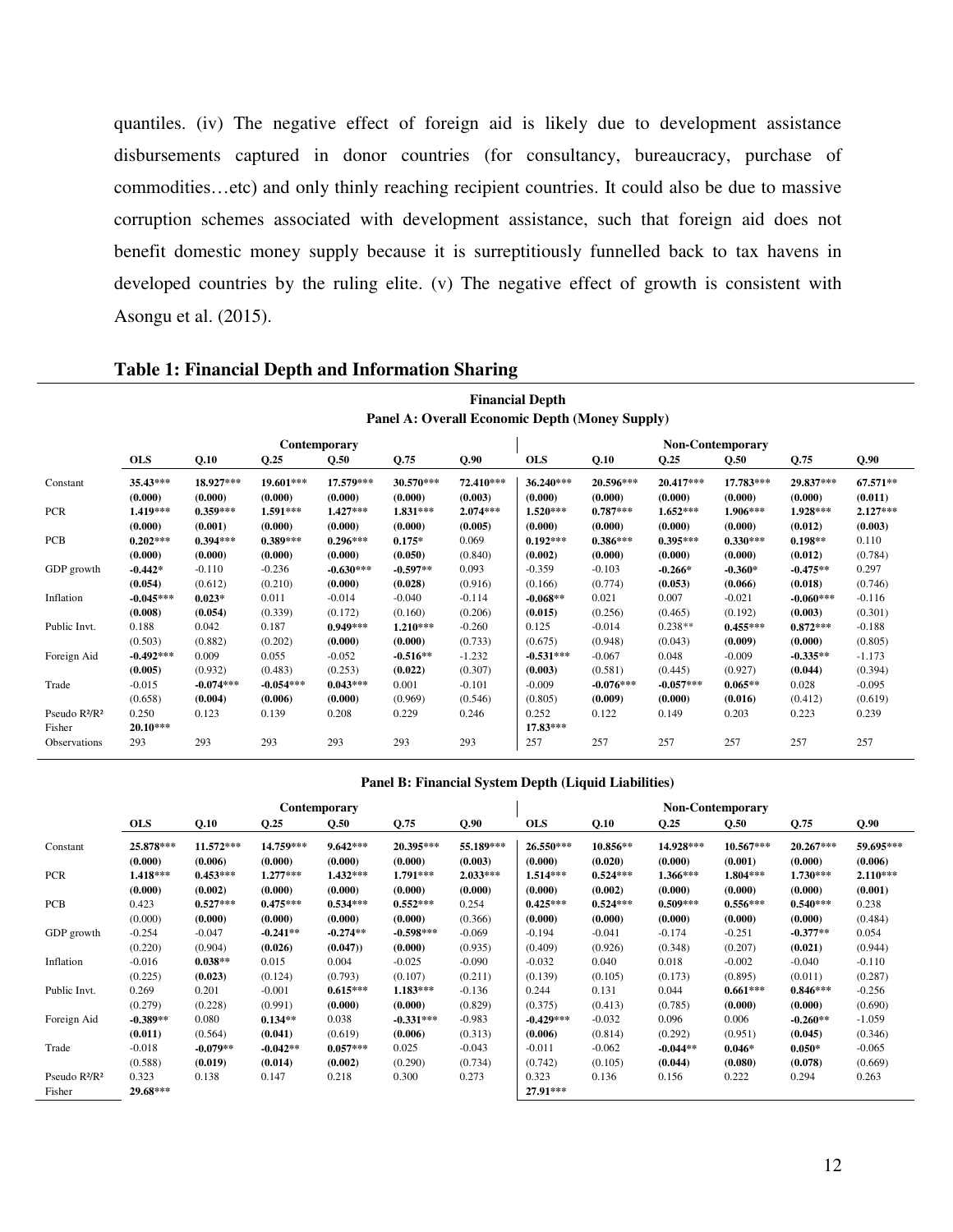|  | $20^{\circ}$<br>203<br>$20^\circ$<br>203<br>2O.<br>- --<br>- -<br>$\sim$ $\sim$ $\sim$<br>י ה<br>- - -<br>າດ<br>$\cap \subset$<br>$\sim$<br>- ב<br>Obser<br>,<br>rvations<br><u>.</u><br>ت<br>--<br>---<br>--<br>--<br>$-1$<br>$-1$<br>.<br>___<br>$\sim$<br>.<br>___<br>$\sim$ |
|--|---------------------------------------------------------------------------------------------------------------------------------------------------------------------------------------------------------------------------------------------------------------------------------|
|--|---------------------------------------------------------------------------------------------------------------------------------------------------------------------------------------------------------------------------------------------------------------------------------|

\*,\*\*,\*\*\*: significance levels of 10%, 5% and 1% respectively. GDPg: GDP growth rate. Public Invt: Public Investment. OLS: Ordinary Least Squares. R<sup>2</sup> for OLS and Pseudo R<sup>2</sup> for quantile regression. Lower quantiles  $(e.g., Q 0.1)$  signify nations where financial depth is least. PCR: Public Credit Registries. PCB: Private Credit Bureaus.

 The following findings can be established in relation to Table 2 on financial efficiency. First, with respect to banking system efficiency in Panel A: (i) there is a positive threshold effect from PCR  $(0.25<sup>th</sup>$  to  $0.90<sup>th</sup>$  quantile) and S-shape from PCB on the LHS and (ii) positive wavelike patterns from PCR and Kuznets-shape (with a median peak) from PCB in the RHS. Second, in relation to financial system efficiency in Panel B: (i) there are consistent U-shapes (with median troughs) and positive thresholds from PCR and PCB respectively across contemporary and non-contemporary regressions.

 With regard to Table 3 on the relationship between information sharing and financial activity, but for some thin exceptions, there are consistent positive thresholds across: panels, ISO, and 'contemporaneous character of specifications'. Exceptions include: 0.90th quantiles of PCB specifications in Panel A and 0.90<sup>th</sup> quantile of PCR on the LHS of Panel B.

 The following finding can be established for Table 4 on contemporary and noncontemporary linkages between ISO and financial size. But for a thin exception (0.90<sup>th</sup> quantile of PCR), there is an overwhelming evidence of negative thresholds (or decreasing positive magnitude).

 The significant control variables in Tables 2 have signs that are somewhat contrasting with Tables 1 and 3 because the measurement of financial allocation efficiency (in Table 2) is broadly the ratio of financial activity (in Table 3) to financial depth (in Table 1). As we have alluded to, financial efficiency is the ability of financial institutions to transform mobilised resources (deposits) into credit (activity). The significant control variables in Table 4 have signs that are broadly consistent with the discourse provided for those in Table 1.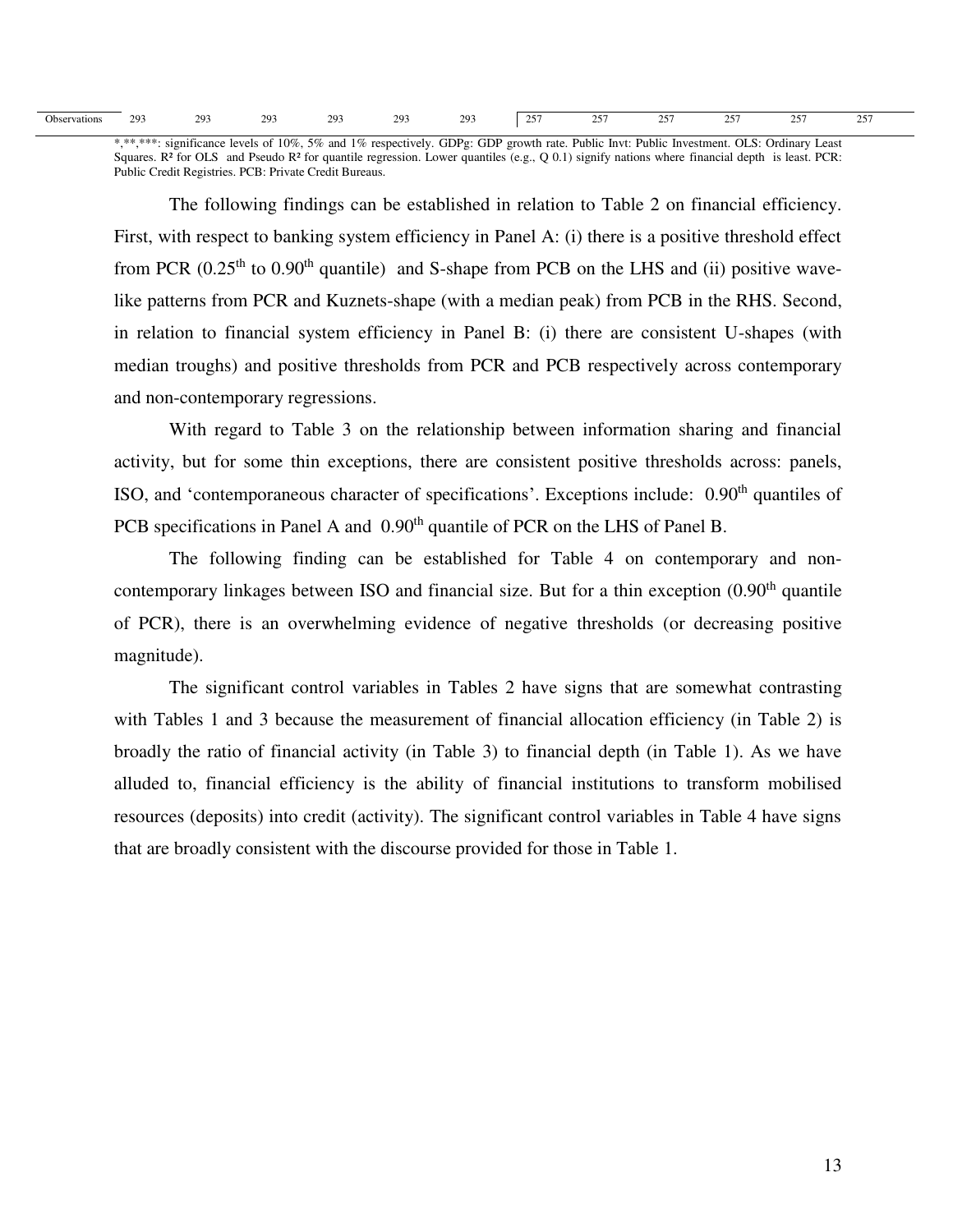#### **Table 2: Financial Efficiency and Information Sharing**

|                                       |             |             |             | Contemporary |             |            |             |             |             | <b>Non-Contemporary</b> |             |            |
|---------------------------------------|-------------|-------------|-------------|--------------|-------------|------------|-------------|-------------|-------------|-------------------------|-------------|------------|
|                                       | <b>OLS</b>  | Q.10        | Q.25        | Q.50         | Q.75        | Q.90       | <b>OLS</b>  | Q.10        | Q.25        | Q.50                    | Q.75        | Q.90       |
| Constant                              | 88.266***   | 47.101***   | 75.782***   | 94.267***    | $106.87***$ | 99.890***  | 87.063***   | 49.241***   | 73.944***   | 90.644***               | $101.68***$ | 122.36***  |
|                                       | (0.000)     | (0.000)     | (0.000)     | (0.000)      | (0.000)     | (0.000)    | (0.000)     | (0.000)     | (0.000)     | (0.000)                 | (0.000)     | (0.000)    |
| <b>PCR</b>                            | $1.077***$  | $1.296***$  | $1.109***$  | $1.116***$   | $1.301***$  | $2.187***$ | $1.273***$  | 1.348***    | $1.363***$  | $1.193***$              | $1.713***$  | $1.158***$ |
|                                       | (0.000)     | (0.000)     | (0.002)     | (0.000)      | (0.000)     | (0.000)    | (0.000)     | (0.000)     | (0.001)     | (0.000)                 | (0.000)     | (0.009)    |
| <b>PCB</b>                            | $0.581***$  | $0.355***$  | $0.475***$  | $0.760***$   | $0.709***$  | $0.692***$ | $0.555***$  | $0.455***$  | $0.490***$  | $0.716***$              | $0.659***$  | $0.358*$   |
|                                       | (0.000)     | (0.000)     | (0.000)     | (0.000)      | (0.000)     | (0.002)    | (0.000)     | (0.001)     | (0.000)     | (0.000)                 | (0.000)     | (0.091)    |
| GDP growth                            | 0.430       | $0.792***$  | 0.731       | $-0.105$     | $-0.231$    | 0.662      | 0.492       | 1.299***    | $0.794*$    | 0.299                   | $-0.129$    | 0.055      |
|                                       | (0.226)     | (0.001)     | (0.126)     | (0.760)      | (0.631)     | (0.517)    | (0.160)     | (0.000)     | (0.067)     | (0.412)                 | (0.878)     | (0.956)    |
| Inflation                             |             | $0.0008***$ | 0.0001      |              | $-0.001***$ | $-0.001**$ | $-0.029*$   | $0.023***$  | $-0.045***$ | $-0.010$                | $-0.026***$ |            |
|                                       | $0.0005***$ |             |             | $0.0004***$  |             |            |             |             |             |                         |             | $0.044***$ |
|                                       | (0.002)     | (0.000)     | (0.447)     | (0.004)      | (0.000)     | (0.010)    | (0.099)     | (0.000)     | (0.004)     | (0.211)                 | (0.000)     | (0.001)    |
| Public Invt.                          | $-0.814**$  | $-0.484*$   | $-1.178***$ | $-0.255$     | $-0.600$    | $-0.580$   | $-0.767**$  | $-0.384$    | $-1.183***$ | $-0.433$                | $-0.514$    | $-0.973$   |
|                                       | (0.024)     | (0.080)     | (0.004)     | (0.411)      | (0.169)     | (0.684)    | (0.028)     | (0.439)     | (0.002)     | (0.182)                 | (0.226)     | (0.284)    |
| Foreign Aid                           | $-0.178$    | 0.208       | $-0.277$    | $-0.311$     | $-0.374$    | 0.233      | $-0.136$    | 0.175       | 0.098       | $-0.214$                | $-0.384*$   | $-0.644$   |
|                                       | (0.313)     | (0.349)     | (0.329)     | (0.128)      | (0.129)     | (0.711)    | (0.408)     | (0.553)     | (0.707)     | (0.294)                 | (0.073)     | (0.132)    |
| Trade                                 | $-0.209***$ | $-0.157***$ | $-0.229***$ | $-0.309***$  | $-0.249***$ | $-0.141$   | $-0.199***$ | $-0.206***$ | $-0.232***$ | $-0.272***$             | $-0.190***$ | $-0.166$   |
|                                       | (0.000)     | (0.000)     | (0.000)     | (0.000)      | (0.000)     | (0.326)    | (0.000)     | (0.001)     | (0.000)     | (0.000)                 | (0.000)     | (0.175)    |
| Pseudo R <sup>2</sup> /R <sup>2</sup> | 0.215       | 0.140       | 0.126       | 0.149        | 0.151       | 0.152      | 0.221       | 0.157       | 0.135       | 0.136                   | 0.155       | 0.156      |
| Fisher                                | $17.20***$  |             |             |              |             |            | $8.82***$   |             |             |                         |             |            |
| Observations                          | 298         | 298         | 298         | 298          | 298         | 298        | 264         | 264         | 264         | 264                     | 264         | 264        |

#### **Financial Efficiency Panel A: Banking System Efficiency**

## **Panel B: Financial System Efficiency**

|                                       |             |             |             | Contemporary |             |            | <b>Non-Contemporary</b> |             |             |             |             |             |  |
|---------------------------------------|-------------|-------------|-------------|--------------|-------------|------------|-------------------------|-------------|-------------|-------------|-------------|-------------|--|
|                                       | <b>OLS</b>  | Q.10        | Q.25        | Q.50         | Q.75        | Q.90       | <b>OLS</b>              | Q.10        | Q.25        | Q.50        | Q.75        | Q.90        |  |
| Constant                              | $100.67***$ | 43.217***   | 80.296***   | $101.36***$  | $117.03***$ | 116.93***  | 98.998***               | 46.012***   | 76.460***   | 99.955***   | $113.10***$ | $114.63***$ |  |
|                                       | (0.000)     | (0.000)     | (0.000)     | (0.000)      | (0.000)     | (0.000)    | (0.00)                  | (0.000)     | (0.000)     | (0.000)     | (0.000)     | (0.000)     |  |
| <b>PCR</b>                            | $1.177***$  | $1.250***$  | $1.046***$  | $0.923***$   | $1.339***$  | $2.377***$ | $1.360***$              | $1.367***$  | $1.213***$  | $1.148***$  | $2.274***$  | $2.279***$  |  |
|                                       | (0.000)     | (0.000)     | (0.005)     | (0.000)      | (0.000)     | (0.000)    | (0.000)                 | (0.000)     | (0.003)     | (0.000)     | (0.000)     | (0.000)     |  |
| <b>PCB</b>                            | $1.313***$  | $0.384***$  | $0.477***$  | $1.063***$   | $2.245***$  | $2.743***$ | $1.347***$              | $0.417***$  | $0.452***$  | $0.887***$  | $2.432***$  | $2.678***$  |  |
|                                       | (0.000)     | (0.000)     | (0.001)     | (0.000)      | (0.000)     | (0.000)    | (0.000)                 | (0.002)     | (0.000)     | (0.000)     | (0.000)     | (0.000)     |  |
| GDP growth                            | 0.193       | $0.953***$  | 0.690       | $-0.547**$   | $-0.643$    | 0.300      | 0.503                   | $1.351***$  | 1.190***    | 0.168       | $-0.292$    | 0.269       |  |
|                                       | (0.656)     | (0.000)     | (0.161)     | (0.048)      | (0.318)     | (0.810)    | (0.234)                 | (0.000)     | (0.002)     | (0.546)     | (0.707)     | (0.814)     |  |
| Inflation                             | $-0.107*$   | $-0.053**$  | $-0.258***$ | $-0.095***$  | $-0.130$    | $-0.069$   | $-0.183*$               | $-0.141***$ | $-0.601***$ | $-0.244***$ | $-0.131***$ | $-0.155*$   |  |
|                                       | (0.061)     | (0.030)     | (0.000)     | (0.005)      | (0.207)     | (0.390)    | (0.096)                 | (0.004)     | (0.000)     | (0.000)     | (0.007)     | (0.071)     |  |
| Public Invt.                          | $-0.881**$  | $-0.373$    | $-1.158**$  | $-0.210$     | $-0.055$    | $-0.804$   | $-0.924**$              | $-0.257$    | $-0.830$    | $-0.525**$  | $-0.186$    | $-0.575$    |  |
|                                       | (0.046)     | (0.163)     | (0.014)     | (0.393)      | (0.922)     | (0.611)    | (0.041)                 | (0.490)     | (0.050)     | (0.041)     | (0.787)     | (0.728)     |  |
| Foreign Aid                           | $-0.258$    | 0.293       | $-0.284$    | $-0.374**$   | $-0.325$    | $-0.011$   | $-0.232$                | 0.264       | $-0.081$    | $-0.291*$   | $-0.296$    | $-0.065$    |  |
|                                       | (0.211)     | (0.164)     | (0.338)     | (0.019)      | (0.318)     | (0.986)    | (0.229)                 | (0.393)     | (0.752)     | (0.096)     | (0.431)     | (0.292)     |  |
| Trade                                 | $-0.333***$ | $-0.137***$ | $-0.249***$ | $-0.343***$  | $-0.428***$ | $-0.270*$  | $-0.321***$             | $-0.184***$ | $-0.244***$ | $-0.334***$ | $-0.384***$ | $-0.254$    |  |
|                                       | (0.000)     | (0.000)     | (0.000)     | (0.000)      | (0.000)     | (0.089)    | (0.000)                 | (0.008)     | (0.000)     | (0.000)     | (0.000)     | (0.101)     |  |
| Pseudo R <sup>2</sup> /R <sup>2</sup> | 0.373       | 0.131       | 0.123       | 0.157        | 0.227       | 0.375      | 0.385                   | 0.144       | 0.134       | 0.146       | 0.237       | 0.409       |  |
| Fisher                                | 10.08***    |             |             |              |             |            | $8.38***$               |             |             |             |             |             |  |
| Observations                          | 293         | 293         | 293         | 293          | 293         | 293        | 257                     | 257         | 257         | 257         | 257         | 257         |  |

\*,\*\*,\*\*\*: significance levels of 10%, 5% and 1% respectively. GDPg: GDP growth rate. Public Invt: Public Investment. OLS: Ordinary Least Squares. R<sup>2</sup> for OLS and Pseudo R<sup>2</sup> for quantile regression. Lower quantiles (e.g., Q 0.1) signify nations where financial efficiency is least. PCR: Public Credit Registries. PCB: Private Credit Bureaus.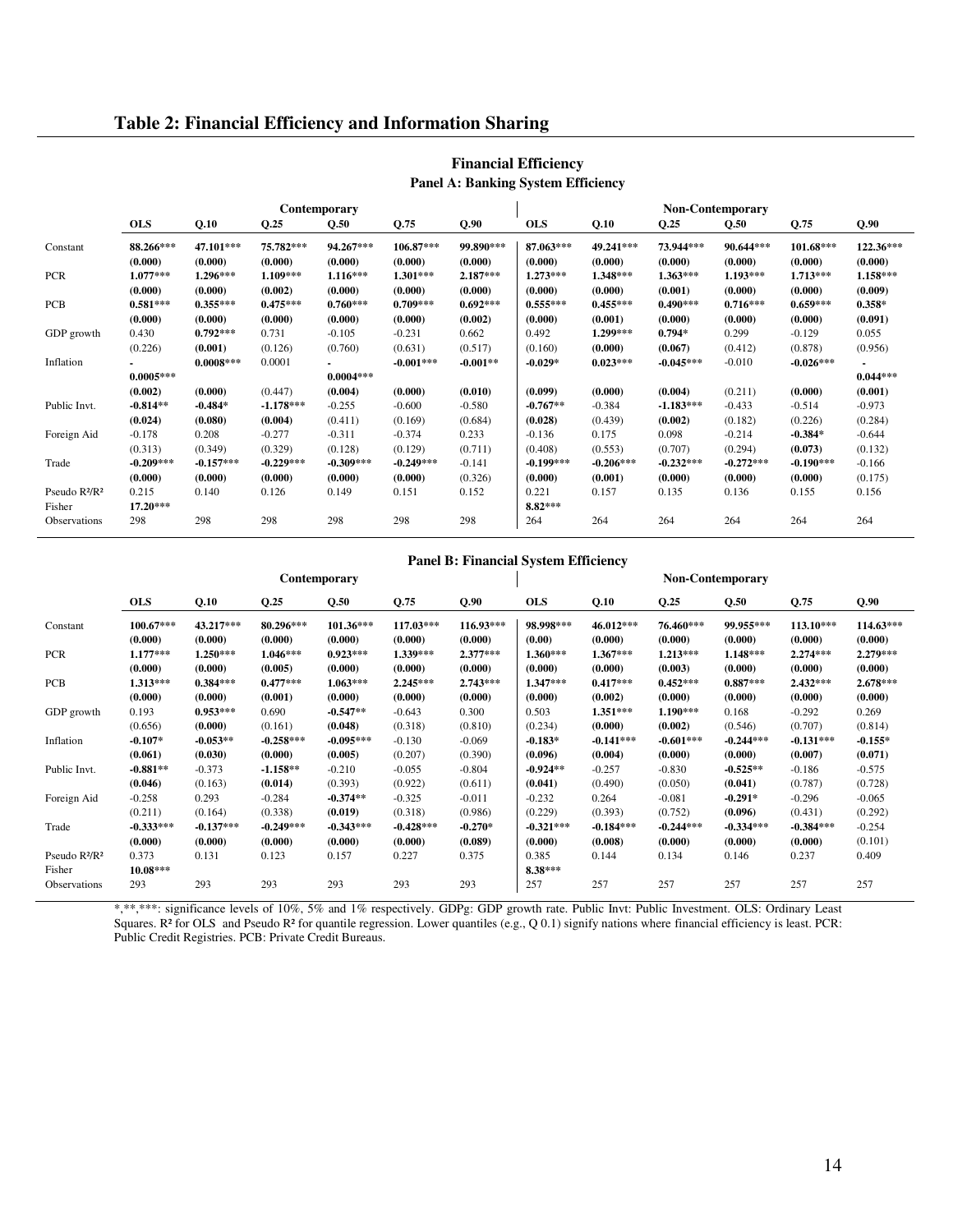#### **Table 3: Financial Activity and Information Sharing**

|                                       |                       |                       |                       | Contemporary           |                       |                      | <b>Non-Contemporary</b> |                       |                       |                       |                       |                       |  |
|---------------------------------------|-----------------------|-----------------------|-----------------------|------------------------|-----------------------|----------------------|-------------------------|-----------------------|-----------------------|-----------------------|-----------------------|-----------------------|--|
|                                       | <b>OLS</b>            | Q.10                  | Q.25                  | Q.50                   | Q.75                  | Q.90                 | <b>OLS</b>              | Q.10                  | Q.25                  | Q.50                  | Q.75                  | Q.90                  |  |
| Constant                              | 22.642***<br>(0.000)  | $6.838***$<br>(0.000) | $8.135***$<br>(0.003) | $13.054***$<br>(0.000) | 17.085***<br>(0.000)  | 47.120***<br>(0.000) | 22.969***<br>(0.000)    | $7.325***$<br>(0.000) | $9.273***$<br>(0.002) | 12.303***<br>(0.000)  | 18.938***<br>(0.000)  | 40.258***<br>(0.002)  |  |
| <b>PCR</b>                            | $1.545***$<br>(0.000) | $0.318***$<br>(0.000) | $1.441***$<br>(0.000) | 1.964***<br>(0.000)    | $2.076***$<br>(0.000) | $2.167***$<br>(0.00) | $1.719***$<br>(0.000)   | $0.317***$<br>(0.000) | 1.528***<br>(0.000)   | $2.069***$<br>(0.000) | $2.203***$<br>(0.000) | $2.601***$<br>(0.000) |  |
| <b>PCB</b>                            | $0.576***$            | $0.337***$            | $0.433***$            | $0.630***$             | $0.969***$            | $0.696***$           | $0.583***$              | $0.353***$            | $0.428***$            | $0.647***$            | $0.894***$            | $0.759***$            |  |
|                                       | (0.000)               | (0.000)               | (0.000)               | (0.000)                | (0.000)               | (0.000)              | (0.000)                 | (0.000)               | (0.000)               | (0.000)               | (0.000)               | (0.001)               |  |
| GDP growth                            | $-0.079$              | $-0.025$              | $-0.058$              | $-0.233**$             | 0.107                 | $-0.390$             | 0.017                   | $-0.019$              | $-0.012$              | $-0.053$              | 0.272                 | $-0.104$              |  |
|                                       | (0.602)               | (0.765)               | (0.754)               | (0.025)                | (0.488)               | (0.357)              | (0.920)                 | (0.859)               | (0.961)               | (0.734)               | (0.155)               | (0.829)               |  |
| Inflation                             | $-0.029*$             | $0.014***$            | 0.005                 | $-0.013$               | 0.002                 | $-0.081**$           | $-0.051**$              | $-0.0008$             | $-0.022$              | $-0.011$              | $-0.021$              | $-0.082$              |  |
|                                       | (0.051)               | (0.003)               | (0.715)               | (0.322)                | (0.881)               | (0.049)              | (0.046)                 | (0.932)               | (0.462)               | (0.388)               | (0.244)               | (0.136)               |  |
| Public Invt.                          | $-0.235*$             | $0.130**$             | $-0.022$              | 0.125                  | 0.013                 | $-0.675*$            | $-0.276**$              | 0.101                 | $-0.056$              | 0.097                 | $-0.173$              | $-0.641$              |  |
|                                       | (0.058)               | (0.016)               | (0.868)               | (0.194)                | (0.921)               | (0.082)              | (0.033)                 | (0.125)               | (0.721)               | (0.475)               | (0.294)               | (0.208)               |  |
| Foreign Aid                           | $-0.302***$           | 0.023                 | 0.121                 | 0.042                  | $-0.081$              | $-0.652$             | $-0.325***$             | $-0.004$              | 0.078                 | 0.030                 | $-0.115$              | $-0.492$              |  |
|                                       | (0.006)               | (0.606)               | (0.221)               | (0.514)                | (0.480)               | (0.211)              | (0.003)                 | (0.939)               | (0.450)               | (0.738)               | (0.397)               | (0.444)               |  |
| Trade                                 | $-0.053**$            | $-0.047***$           | $-0.038$              | $-0.035**$             | $-0.027$              | $-0.079$             | $-0.048*$               | $-0.046***$           | $-0.0365$             | $-0.024$              | $-0.027$              | $-0.060$              |  |
|                                       | (0.022)               | (0.000)               | (0.111)               | (0.021)                | (0.216)               | (0.303)              | (0.051)                 | (0.000)               | (0.174)               | (0.253)               | (0.336)               | (0.560)               |  |
| Pseudo R <sup>2</sup> /R <sup>2</sup> | 0.481                 | 0.151                 | 0.168                 | 0.274                  | 0.387                 | 0.424                | 0.488                   | 0.154                 | 0.176                 | 0.278                 | 0.391                 | 0.430                 |  |
| Fisher                                | 27.14***              |                       |                       |                        |                       |                      | 22.42***                |                       |                       |                       |                       |                       |  |
| Observations                          | 293                   | 293                   | 293                   | 293                    | 293                   | 293                  | 257                     | 257                   | 257                   | 257                   | 257                   | 257                   |  |

#### **Financial Activity Panel A: Banking System Activity**

#### **Panel B: Financial System Activity**

|                                       |             |             |            | Contemporary |             |            |             |             |            | <b>Non-Contemporary</b> |           |            |
|---------------------------------------|-------------|-------------|------------|--------------|-------------|------------|-------------|-------------|------------|-------------------------|-----------|------------|
|                                       | <b>OLS</b>  | Q.10        | Q.25       | Q.50         | Q.75        | Q.90       | <b>OLS</b>  | Q.10        | Q.25       | Q.50                    | Q.75      | Q.90       |
| Constant                              | 27.368***   | $6.604***$  | 7.898***   | 12.785***    | $15.214***$ | 48.359***  | 27.611***   | 7.885***    | 8.419***   | 11.568***               | 19.545*** | 44.891***  |
|                                       | (0.000)     | (0.000)     | (0.002)    | (0.000)      | (0.000)     | (0.000)    | (0.000)     | (0.000)     | (0.000)    | (0.000)                 | (0.000)   | (0.000)    |
| <b>PCR</b>                            | $1.633***$  | $0.324***$  | $1.432***$ | 1.935***     | $2.241***$  | $2.199***$ | $1.824***$  | $0.348***$  | 1.546***   | $2.038***$              | 2.343***  | $2.604***$ |
|                                       | (0.000)     | (0.000)     | (0.000)    | (0.000)      | (0.000)     | (0.000)    | (0.000)     | (0.000)     | (0.000)    | (0.000)                 | (0.000)   | (0.000)    |
| PCB                                   | $0.990***$  | $0.339***$  | $0.425***$ | $0.632***$   | $1.791***$  | $2.012***$ | $1.034***$  | $0.350***$  | $0.448***$ | $0.646***$              | 1.933***  | $2.085***$ |
|                                       | (0.000)     | (0.000)     | (0.000)    | (0.000)      | (0.000)     | (0.000)    | (0.000)     | (0.000)     | (0.000)    | (0.000)                 | (0.000)   | (0.000)    |
| GDP growth                            | $-0.045$    | $-0.024$    | $-0.059$   | $-0.235$     | 0.042       | $-0.269$   | 0.071       | $-0.020$    | $-0.017$   | $-0.139$                | 0.123     | $-0.0006$  |
|                                       | (0.816)     | (0.797)     | (0.740)    | (0.037)      | (0.800)     | (0.482)    | (0.756)     | (0.848)     | (0.930)    | (0.385)                 | (0.643)   | (0.999)    |
| Inflation                             | $-0.027$    | $0.016***$  | 0.008      | $-0.012$     | 0.008       | $-0.076**$ | $-0.052*$   | $-0.006$    | $-0.056**$ | $-0.011$                | $-0.023$  | $-0.082$   |
|                                       | (0.100)     | (0.003)     | (0.574)    | (0.417)      | (0.640)     | (0.048)    | (0.080)     | (0.517)     | (0.020)    | (0.403)                 | (0.321)   | (0.141)    |
| Public Invt.                          | $-0.191$    | $0.133**$   | 0.027      | 0.124        | 0.037       | $-0.643$   | $-0.261$    | 0.107       | $-0.049$   | 0.159                   | $-0.158$  | $-0.648$   |
|                                       | (0.233)     | (0.033)     | (0.846)    | (0.246)      | (0.804)     | (0.102)    | (0.131)     | (0.160)     | (0.694)    | (0.264)                 | (0.501)   | (0.213)    |
| Foreign Aid                           | $-0.359***$ | 0.035       | 0.112      | 0.080        | 0.019       | $-0.653$   | $-0.379***$ | 0.008       | $0.134*$   | 0.079                   | $-0.079$  | $-0.535$   |
|                                       | (0.003)     | (0.495)     | (0.214)    | (0.251)      | (0.875)     | (0.175)    | (0.002)     | (0.887)     | (0.097)    | (0.379)                 | (0.686)   | (0.403)    |
| Trade                                 | $-0.118***$ | $-0.046***$ | $-0.038*$  | $-0.034**$   | $-0.023$    | $-0.094$   | $-0.113***$ | $-0.052***$ | $-0.031$   | $-0.022$                | $-0.032$  | $-0.103$   |
|                                       | (0.001)     | (0.000)     | (0.074)    | (0.036)      | (0.352)     | (0.185)    | (0.003)     | (0.000)     | (0.131)    | (0.311)                 | (0.433)   | (0.313)    |
| Pseudo R <sup>2</sup> /R <sup>2</sup> | 0.476       | 0.133       | 0.146      | 0.233        | 0.355       | 0.509      | 0.490       | 0.135       | 0.153      | 0.234                   | 0.365     | 0.512      |
| Fisher                                | 18.29***    |             |            |              |             |            | $14.63***$  |             |            |                         |           |            |
| Observations                          | 295         | 295         | 295        | 295          | 295         | 295        | 259         | 259         | 259        | 259                     | 259       | 259        |

\*,\*\*,\*\*\*: significance levels of 10%, 5% and 1% respectively. GDPg: GDP growth rate. Public Invt: Public Investment. OLS: Ordinary Least Squares. R<sup>2</sup> for OLS and Pseudo R<sup>2</sup> for quantile regression. Lower quantiles (e.g., Q 0.1) signify nations where financial activity is least. PCR: Public Credit Registries. PCB: Private Credit Bureaus.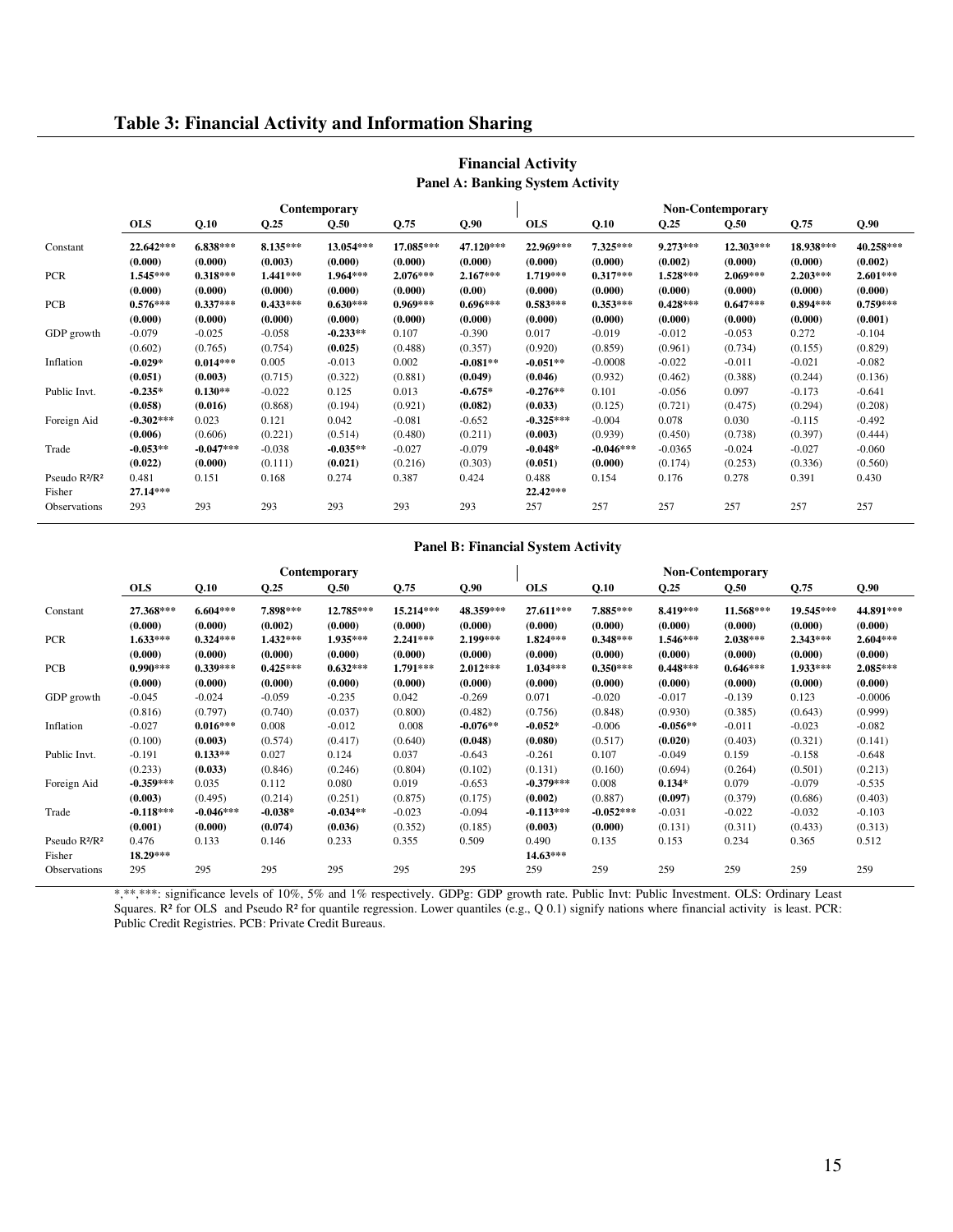|  |  | <b>Table 4: Financial Size and Information Sharing</b> |  |
|--|--|--------------------------------------------------------|--|
|  |  |                                                        |  |

|                                       | <b>Financial Size</b> |             |             |              |             |             |             |             |             |                  |             |              |  |
|---------------------------------------|-----------------------|-------------|-------------|--------------|-------------|-------------|-------------|-------------|-------------|------------------|-------------|--------------|--|
|                                       |                       |             |             | Contemporary |             |             |             |             |             | Non-Contemporary |             |              |  |
|                                       | <b>OLS</b>            | Q.10        | Q.25        | Q.50         | Q.75        | Q.90        | <b>OLS</b>  | Q.10        | Q.25        | Q.50             | Q.75        | Q.90         |  |
| Constant                              | 76.946***             | $41.723***$ | 72.267***   | 84.675***    | 95.776***   | 97.082***   | 76.047***   | $40.072***$ | 70.173***   | 85.563***        | 95.744***   | 97.120***    |  |
|                                       | (0.000)               | (0.000)     | (0.000)     | (0.000)      | (0.000)     | (0.000)     | (0.000)     | (0.000)     | (0.000)     | (0.000)          | (0.000)     | (0.000)      |  |
| <b>PCR</b>                            | $0.640***$            | $0.734*$    | $0.526***$  | $0.412***$   | $0.375***$  | $0.380***$  | $0.704***$  | $0.940*$    | $0.524*$    | $0.497***$       | $0.334***$  | $0.309***$   |  |
|                                       | (0.000)               | (0.068)     | (0.008)     | (0.007)      | (0.000)     | (0.000)     | (0.000)     | (0.092)     | (0.079)     | (0.007)          | (0.000)     | (0.000)      |  |
| <b>PCB</b>                            | $0.336***$            | $0.667***$  | $0.347***$  | $0.209***$   | $0.112***$  | $0.102***$  | $0.328***$  | $0.703***$  | $0.377***$  | $0.185**$        | $0.101***$  | $0.080***$   |  |
|                                       | (0.000)               | (0.000)     | (0.000)     | (0.001)      | (0.000)     | (0.000)     | (0.000)     | (0.000)     | (0.000)     | (0.010)          | (0.000)     | (0.000)      |  |
| GDP growth                            | $-0.195$              | $-0.325$    | $-0.696**$  | $-0.235$     | $-0.151*$   | $-0.055$    | 0.014       | 0.050       | $-0.333$    | $-0.032$         | $-0.019$    | 0.035        |  |
|                                       | (0.438)               | (0.662)     | (0.016)     | (0.323)      | (0.053)     | (0.402)     | (0.957)     | (0.943)     | (0.431)     | (0.895)          | (0.785)     | (0.550)      |  |
| Inflation                             | $-0.079**$            | $-0.195***$ | $-0.079***$ | $-0.104***$  | $-0.063***$ | $-0.068***$ | $0.0005***$ | $0.001***$  | $0.0006***$ | $0.0002***$      | $-0.00001$  | $-0.0001***$ |  |
|                                       | (0.018)               | (0.000)     | (0.000)     | (0.000)      | (0.000)     | (0.000)     | (0.000)     | (0.000)     | (0.000)     | (0.009)          | (0.736)     | (0.000)      |  |
| Public Invt.                          | $0.824***$            | $0.934*$    | $0.498**$   | $0.559***$   | $0.353***$  | $0.240***$  | $0.728***$  | $0.971***$  | $0.464*$    | $0.499**$        | $0.288***$  | $0.204**$    |  |
|                                       | (0.000)               | (0.052)     | (0.028)     | (0.005)      | (0.000)     | (0.000)     | (0.000)     | (0.003)     | (0.054)     | (0.025)          | (0.000)     | (0.010)      |  |
| Foreign Aid                           | $-0.647***$           | $-0.135$    | $-1.058***$ | $-0.727***$  | $-0.800***$ | $-0.353***$ | $-0.590***$ | $-0.170$    | $-0.734***$ | $-0.779***$      | $-0.761***$ | $-0.355***$  |  |
|                                       | (0.000)               | (0.695)     | (0.000)     | (0.000)      | (0.000)     | (0.000)     | (0.000)     | (0.402)     | (0.000)     | (0.000)          | (0.000)     | (0.000)      |  |
| Trade                                 | 0.015                 | 0.139       | $0.084***$  | 0.025        | $-0.008$    | $-0.010$    | 0.024       | $0.110*$    | $0.075*$    | 0.021            | $-0.006$    | $-0.009$     |  |
|                                       | (0.610)               | (0.118)     | (0.007)     | (0.413)      | (0.504)     | (0.324)     | (0.423)     | (0.071)     | (0.087)     | (0.512)          | (0.583)     | (0.494)      |  |
| Pseudo R <sup>2</sup> /R <sup>2</sup> | 0.327                 | 0.200       | 0.245       | 0.240        | 0.230       | 0.151       | 0.291       | 0.189       | 0.223       | 0.223            | 0.198       | 0.120        |  |
| Fisher                                | $53.17***$            |             |             |              |             |             | $50.41***$  |             |             |                  |             |              |  |
| <b>Observations</b>                   | 294                   | 294         | 294         | 294          | 294         | 294         | 262         | 262         | 262         | 262              | 262         | 262          |  |

\*,\*\*\*\*: significance levels of 10%, 5% and 1% respectively. GDPg: GDP growth rate. Public Invt: Public Investment. OLS: Ordinary Least Squares. R<sup>2</sup> for OLS and Pseudo R<sup>2</sup> for quantile regression. Lower quantiles (e.g., Q 0.1) signify nations where financial size is least. PCR: Public Credit Registries. PCB: Private Credit Bureaus.

#### **4.2 Further discussion**

 $\overline{a}$ 

 We engage this section in four main strands, namely discussion on: the 'quiet life hypothesis' (QLH); comparative assessment with existing literature; and relevance of findings in the post-2015 development agenda.

 First, the established positive effects of ISO on financial development (especially from dynamics of efficiency, activity and size) attest to a non-acceptance of the QLH<sup>5</sup>. Hence, it is reasonable to infer that African financial institutions are taking advantage of ISO to improve financial access across the continent. This inference does not negate the fact that underlying financial institutions are also using ISO to increase their profit margins. In essence, financial access and increasing profit margins move hand-in-glove. In line with the fundamental objectives of ISO, we might be tempted to go a step further to inferring that ISO are relevant in stimulating competition and mitigating the abuse of market power by big banks, notably through: reducing informational rents, sharing information to stimulate competition and rendering credit markets contestable (Pagano & Jappelli, 1993, p. 2019). The overwhelming positive role of ISO

<sup>&</sup>lt;sup>5</sup> In our view, non-acceptance is preferable to rejection because, the cost and profit functions of financial institutions have to be assessed for a genuine assessment of the QLH in the African banking industry.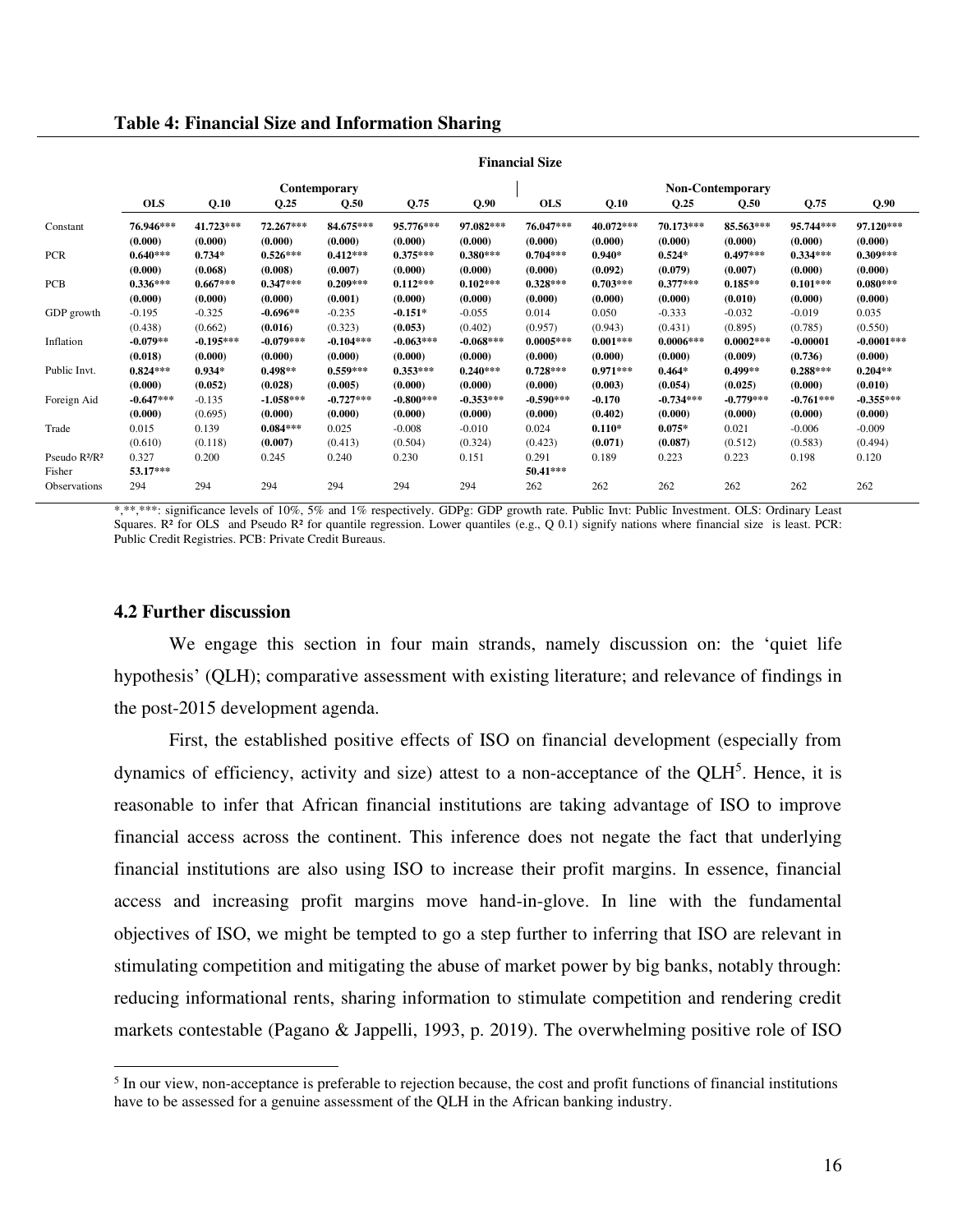in financial access is also a response to an evolving stream of African business literature which is consistent on the position that lack of financial access is one of the most important challenges to doing business on the continent (Bartels et al., 2009; Kolstad & Wiig, 2011; Tuomi, 2011; Darley, 2012). It follows that encouraging ISO in Africa would improve financial access.

Second, it is important to discuss our findings in the light of engaged literature. (1) They are consistent with Singh et al. (2009) who have concluded that countries in sub-Saharan Africa which promote information sharing by means of ISO are very likely to experience higher levels of private domestic credit as a share of GDP (or financial activity). (2) Our results are also broadly consistent with Galindo and Miller (2001) in the perspective that economies with relatively improved credit registries enjoy less financial restrictions compared to their counterparts with less developed ISO. (3) The comparative conclusions from Love and Mylenko (2003) on the one hand and Triki and Gajigo (2014) on the other hand, are only thinly confirmed. Accordingly, the former has established that availability of PCB is associated with lower financing constraints and higher share of bank financing while the presence of PCR do not exert any significant effect on underlying constraints. Triki and Gajigo (2014) on their part have concluded that financial access is averagely higher in economies with PCB compared to those with PCR or neither institution. Based on our findings, the relative importance of PCB vis-à-vis PCR: (i) cannot be confirmed for financial size; (ii) can be confirmed exclusively at the  $0.10<sup>th</sup>$ quantiles of financial activity (banking and financial system perspectives); (iii) are verifiable only in top distributions of financial system efficiency and (iv) holds water exclusively at the  $0.10<sup>th</sup>$  quantiles of contemporary money supply and liquid liabilities. (4) The results of the study only partially confirm Asongu et al. (2015) who have found a positive ISO-finance nexus exclusively in relation to financial size.

 Third, consistent with the post-2015 development agenda, it would be interesting if policy could employ ISO to mitigate information asymmetry not just for 'financial access' but also for 'inclusive financial access'. This recommendation essentially builds on three counts: (i) finance is needed to boost growth (Asongu, 2015); (ii) inclusive finance is essential for quality of growth, which entails poverty and income-inequality reductions (Asongu & De Moor, 2015) and (iii) an April 2015 World Bank report has revealed that poverty has been decreasing in all continents of the world with the exception of Africa (World Bank, 2015), despite the continent having experienced two decades of growth resurgence (Fosu, 2015). Therefore while according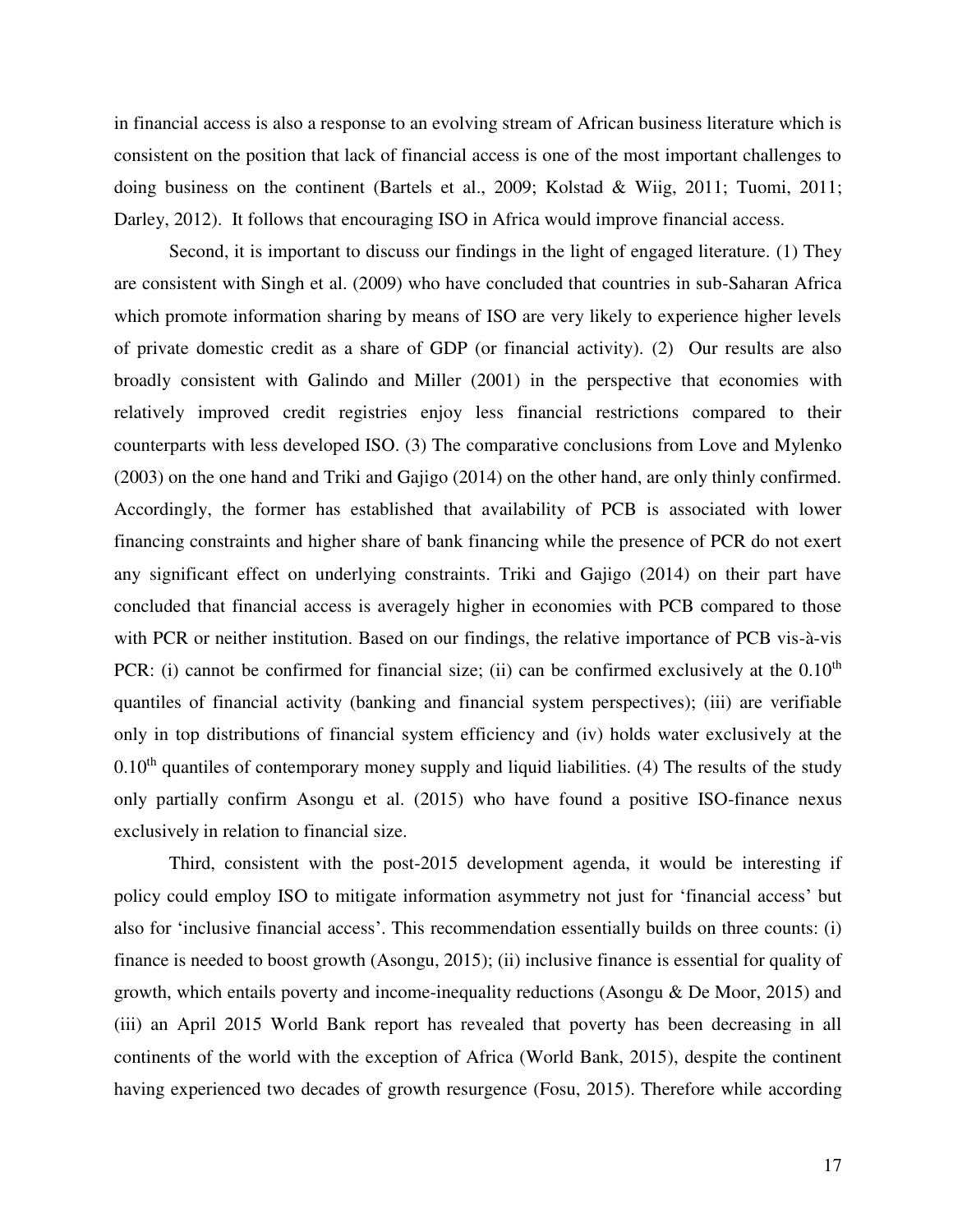to the World Bank, 45% of countries in sub-Saharan Africa are off-track from achieving the Millennium Development Goal (MDG) extreme poverty target, tailoring ISO for 'inclusive financial access' would go a long way to helping retarded countries catch-up during the post-2015 sustainable development agenda.

#### **5. Conclusion, policy implications and future research directions**

The purpose of this study has been to examine conditional financial development from information sharing in African countries using contemporary and non-contemporary quantile regressions. In summary, the following findings have been established. First, for financial depth, while there is a positive threshold effect from private credit registries (PCR) in money supply and liquid liabilities, the effect from public credit bureaus (PCB) is mixed. Second, for financial efficiency, there is a: (i) contemporary positive threshold from PCR and mixed effect from PCB in banking system efficiency and (ii) U-shape and positive threshold from PCR and PCB respectively in financial system efficiency. Third, for financial activity, there are consistent positive thresholds from PCR and PCB in banking system activity and financial system activity. Fourth, there are negative thresholds from PCR and PCB in financial size. Positive thresholds are defined as decreasing negative or increasing positive magnitudes from information sharing offices (ISO) estimates and vice-versa for negative thresholds. Mixed effects are characterised by S-shaped, Kuznets or wave-like patterns.

 Four main inferences are note worthy from the results. First, African financial institutions are taking advantage of ISO to improve financial access across the continent. Second, initial conditions in financial development are essential to materialise incremental benefits from PCR and PCB. Third, increasing ISO across the continent could address one of the most important challenges to doing business in Africa: the lack of financial access. Fourth, sampled countries could tailor ISO to mitigate information asymmetry not exclusively for 'financial access' but also for 'inclusive financial access' in accordance with challenges of the post-2015 African development agenda.

 The main policy implication from the study is that information sharing increases financial system depth (deposits), financial system activity (credit) as well as financial allocation efficiency or the ability of financial intermediaries to transform underlying mobilised deposits into credit for economic operators. Therefore, ISO can be tailored towards reducing surplus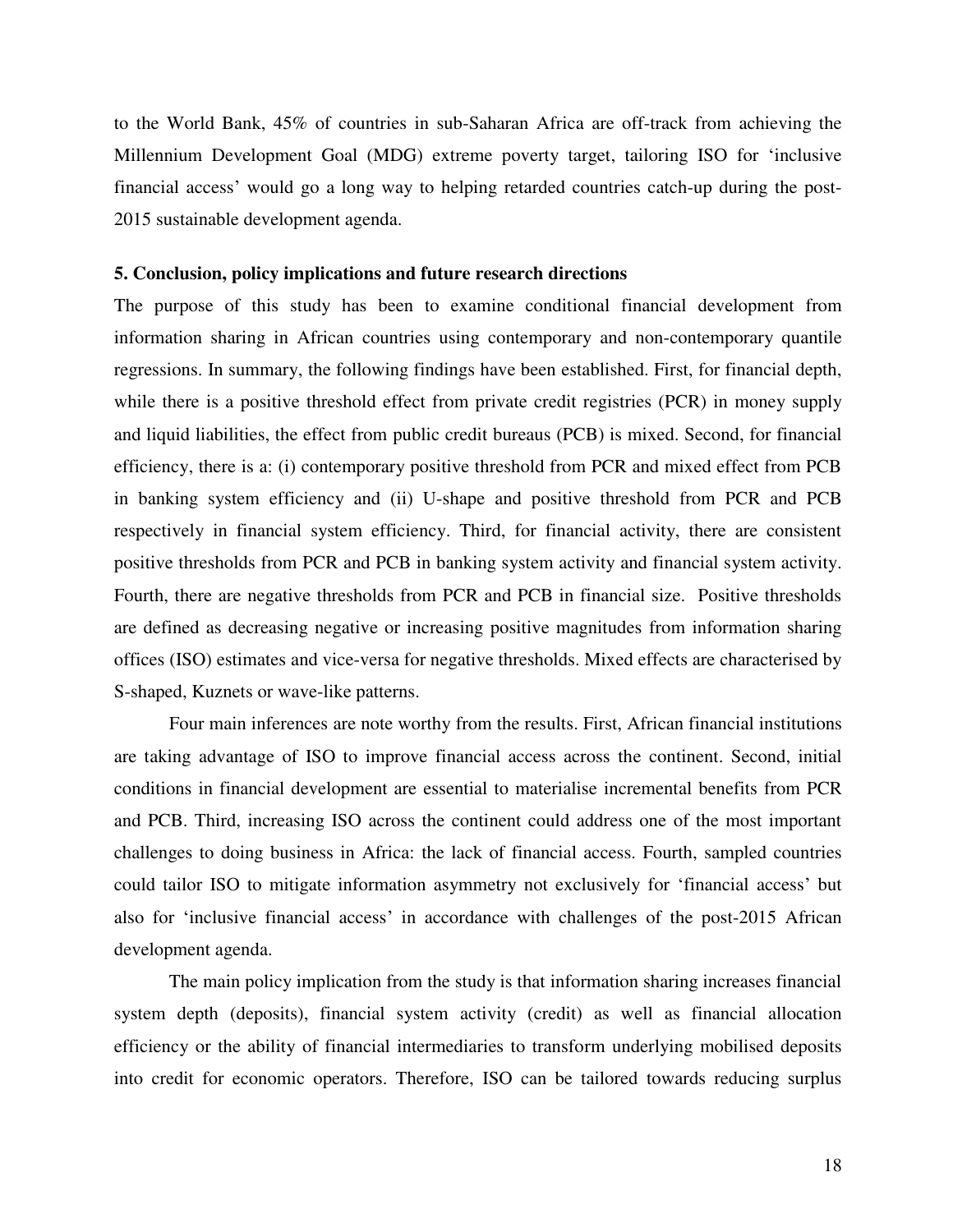liquidity issues on the continent by enhancing financial allocation efficiency with more proportionate action on countries with low initial levels of financial development. Accordingly, ISO could benefit from increased synchronisation of information by means of updated information and communication technologies (ICTs) and 'knowledge economy' (KE)-driven human resources in order to tackle voluntary and involuntary holding of surplus liquidity by African financial institutions.

First, as concerns, voluntary holding of surplus liquidity, underlying ICT- and KEorientations would enhance the ability of ISO to: (i) ease constraints of banks in updating their positions in central banks so that they are not required to keep reserves above statutory limits; (ii) overcome transportation issues that oblige bank branches in remote zones to hold excess reserves; and (iii) ease interbank lending, especially for purposes of contingency.

Second, ISO with the underlying instruments could also be tailored towards avoiding involuntary holding of excess liquidity by: (i) dwarfing the inability of financial institutions to lend in scenarios of regulated interest rates; (ii) facilitating investment of banks in bond markets; (iii) increasing lending competition between banks; and (iv) broadening investment opportunities for banks in regional stock markets. Underlying ICT and KE instruments include, *inter alia*: reliable high-speed internet access and state of the art information systems in banks and ISO; regular training of ISO staff; recruitment of more qualified personnel and capitalization on mobile banking for inclusive development benefits.

 In order to enhance financial sector development, regional/continental catch-up that is essential for policy harmonization, in the implementation of above suggested policies, more priority should be given to countries with low initial levels of development. This is essentially because we have established for the most part that beneficial effects from ISO increase more proportionately with higher levels of financial development.

Future inquires devoted to improving extant literature in light of the sustainable development agenda could focus on, *inter alia*: assessing mechanisms by which ISO can promote 'inclusive financial' access and examining instruments with which the inclusive effects of ISO can be consolidated.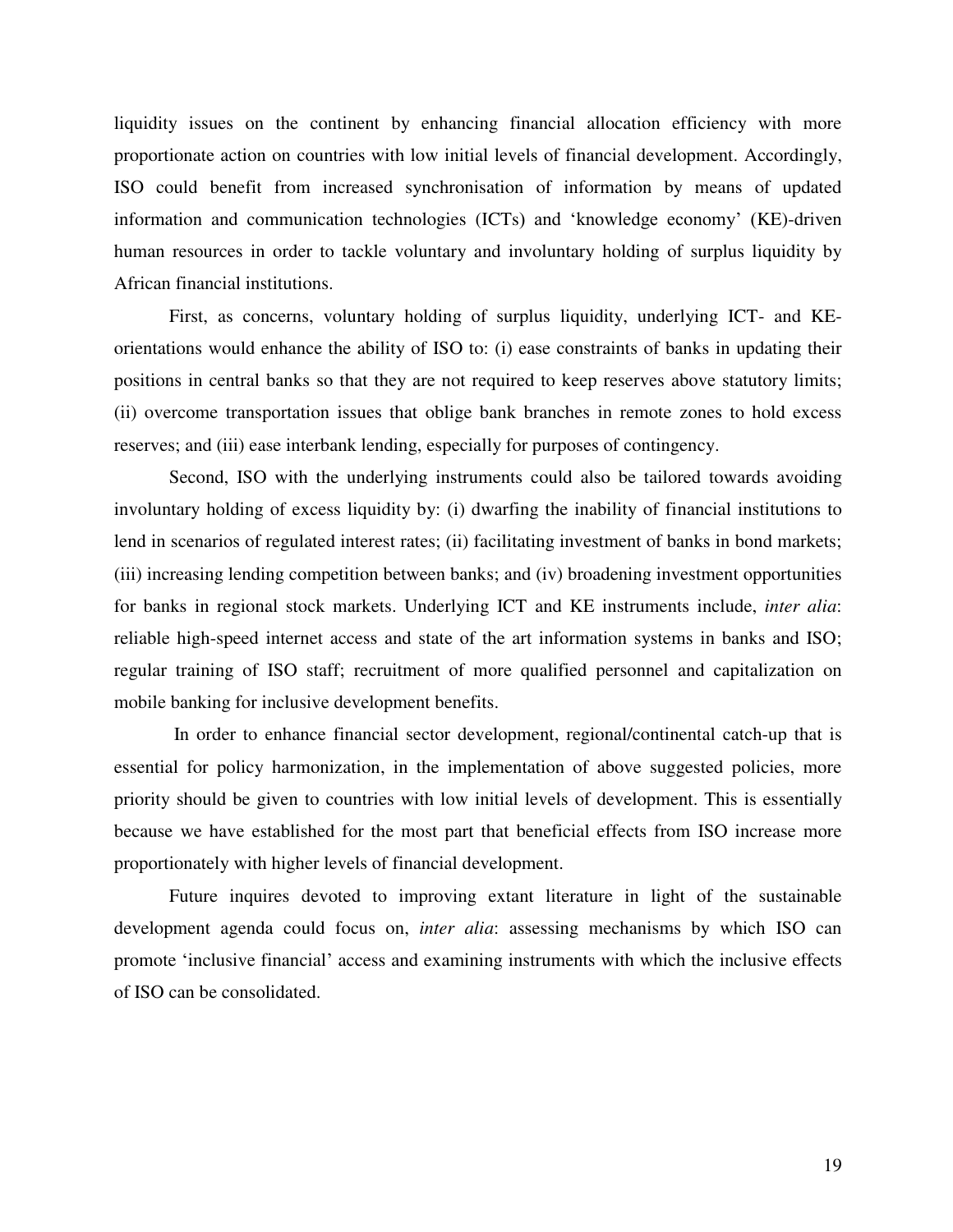## **Appendices**

|             | Variables                          | <b>Mean</b> | S.D     | Min.     | Max.   | <b>Observations</b> |
|-------------|------------------------------------|-------------|---------|----------|--------|---------------------|
|             |                                    | 34.279      | 22.294  |          |        |                     |
|             | Economic Financial Depth (M2)      |             |         | 6.363    | 112.83 | 377                 |
|             | Financial System Depth (Fdgdp)     | 28.262      | 21.066  | 2.926    | 92.325 | 377                 |
| Financial   | Banking System Efficiency (BcBd)   | 68.118      | 27.725  | 14.804   | 171.85 | 402                 |
| Development | Financial System Efficiency (FcFd) | 68.118      | 27.725  | 14.804   | 171.85 | 402                 |
|             | Banking System Activity (Pcrb)     | 72.722      | 35.884  | 22.200   | 252.88 | 377                 |
|             | Financial System Activity (Pcrbof) | 21.571      | 24.154  | 0.010    | 149.77 | 379                 |
|             | Financial Size (Dbacba)            | 78.073      | 20.255  | 4.032    | 99.949 | 399                 |
| Information | Public Credit Registries (PCR)     | 2.155       | 5.812   | $\Omega$ | 49.8   | 381                 |
| Asymmetry   | Private Credit Bureaus (PCB)       | 4.223       | 13.734  | $\theta$ | 64.8   | 380                 |
|             | Economic Prosperity (GDPg)         | 4.996       | 4.556   | $-17.66$ | 37.998 | 404                 |
| Control     | Inflation                          | 7.801       | 4.720   | $\Omega$ | 43.011 | 357                 |
| Variables   | <b>Public Investment</b>           | 74.778      | 1241.70 | $-8.974$ | 24411  | 387                 |
|             | Development Assistance             | 10.396      | 12.958  | 0.027    | 147.05 | 411                 |
|             | Trade Openness (Trade)             | 80.861      | 32.935  | 24.968   | 186.15 | 392                 |

#### **Appendix 1: Summary Statistics (2004-2011)**

S.D: Standard Deviation. Min: Minimum. Max: Maximum. M2: Money Supply. Fdgdp: Financial deposits(liquid liabilities). BcBd: Bank credit on Bank deposits. FcFd: Financial credit on Financial deposits. Pcrb: Private domestic credit from deposit banks. Pcrbof: Private domestic credit from deposit banks and other financial institutions. Dbacba: Deposit bank assets on central bank assets plus deposit bank assets. GDPg: GDP growth. .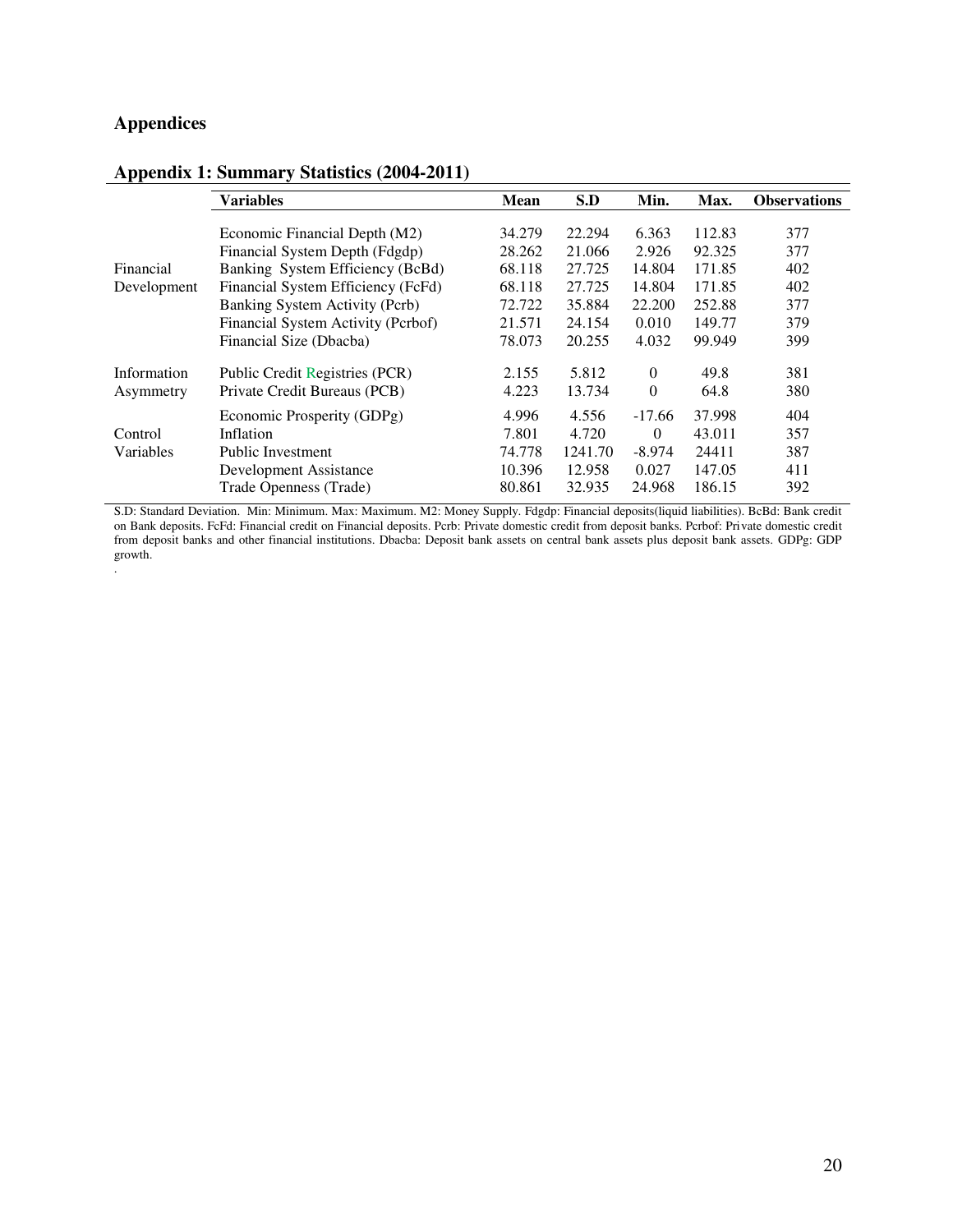|                        |       |             | <b>Financial Development Dynamics</b> |       |                           |                  |                 |            |          |           |                        |             |          |                |
|------------------------|-------|-------------|---------------------------------------|-------|---------------------------|------------------|-----------------|------------|----------|-----------|------------------------|-------------|----------|----------------|
|                        |       |             |                                       |       |                           |                  | Info. Asymmetry |            |          |           | <b>Other variables</b> |             |          |                |
| <b>Financial Depth</b> |       |             | <b>Financial Efficiency</b>           |       | <b>Financial Activity</b> | <b>Fin. Size</b> |                 |            |          |           |                        |             |          |                |
| M <sub>2</sub>         | Fdgdp | <b>BcBd</b> | FcFd                                  | Prcb  | Pcrbof                    | Dbacba           | <b>PCR</b>      | <b>PCB</b> | GDPg     | Inflation | PubIvt                 | <b>NODA</b> | Trade    |                |
| 1.000                  | 0.970 | 0.094       | 0.103                                 | 0.821 | 0.629                     | 0.398            | 0.416           | 0.147      | $-0.104$ | $-0.080$  | 0.055                  | $-0.295$    | 0.140    | M <sub>2</sub> |
|                        | 1.000 | 0.130       | 0.220                                 | 0.886 | 0.754                     | 0.452            | 0.409           | 0.303      | $-0.091$ | $-0.063$  | 0.070                  | $-0.320$    | 0.149    | Fdgdp          |
|                        |       | 1.000       | 0.859                                 | 0.490 | 0.495                     | 0.243            | 0.154           | 0.303      | $-0.016$ | $-0.144$  | $-0.169$               | $-0.133$    | $-0.176$ | <b>B</b> cbd   |
|                        |       |             | 1.000                                 | 0.583 | 0.743                     | 0.242            | 0.067           | 0.510      | $-0.056$ | $-0.097$  | $-0.149$               | $-0.179$    | $-0.189$ | FcFd           |
|                        |       |             |                                       | 1.000 | 0.922                     | 0.478            | 0.448           | 0.439      | $-0.092$ | $-0.089$  | $-0.055$               | $-0.343$    | 0.093    | Pcrb           |
|                        |       |             |                                       |       | 1.000                     | 0.413            | 0.293           | 0.556      | $-0.088$ | $-0.073$  | $-0.057$               | $-0.324$    | 0.019    | Pcrbof         |
|                        |       |             |                                       |       |                           | 1.000            | 0.249           | 0.343      | $-0.061$ | $-0.142$  | 0.198                  | $-0.403$    | 0.210    | Dbacba         |
|                        |       |             |                                       |       |                           |                  | 1.000           | $-0.140$   | $-0.026$ | $-0.081$  | 0.068                  | $-0.154$    | 0.207    | <b>PCR</b>     |
|                        |       |             |                                       |       |                           |                  |                 | 1.000      | $-0.101$ | $-0.035$  | $-0.047$               | $-0.329$    | 0.084    | <b>PCB</b>     |
|                        |       |             |                                       |       |                           |                  |                 |            | 1.000    | $-0.169$  | 0.129                  | 0.122       | 0.037    | GDPg           |
|                        |       |             |                                       |       |                           |                  |                 |            |          | 1.000     | $-0.081$               | $-0.0004$   | $-0.006$ | Inflation      |
|                        |       |             |                                       |       |                           |                  |                 |            |          |           | 1.000                  | 0.059       | 0.130    | PubIvt         |
|                        |       |             |                                       |       |                           |                  |                 |            |          |           |                        | 1.000       | $-0.309$ | <b>NODA</b>    |
|                        |       |             |                                       |       |                           |                  |                 |            |          |           |                        |             | 1.000    | Trade          |
|                        |       |             |                                       |       |                           |                  |                 |            |          |           |                        |             |          |                |

#### **Appendix 2: Correlation Matrix (Uniform sample size: 291)**

M2: Money Supply. Fdgdp: Financial deposits(liquid liabilities). BcBd: Bank credit on bank deposits. FcFd: Financial credit on Financial deposits. Pcrb: Private domestic credit from deposit banks. Pcrbof: Private domestic credit from deposit banks and other financial institutions. Dbacba: Deposit bank assets on central bank assets plus deposit bank assets. Info: Information. PCR: Public Credit Registries. PCB: Private Credit Bureaus. GDPg: GDP growth. Popg: Population growth. PubIvt: Public Investment. NODA: Net Official Development Assistance. Info: Information.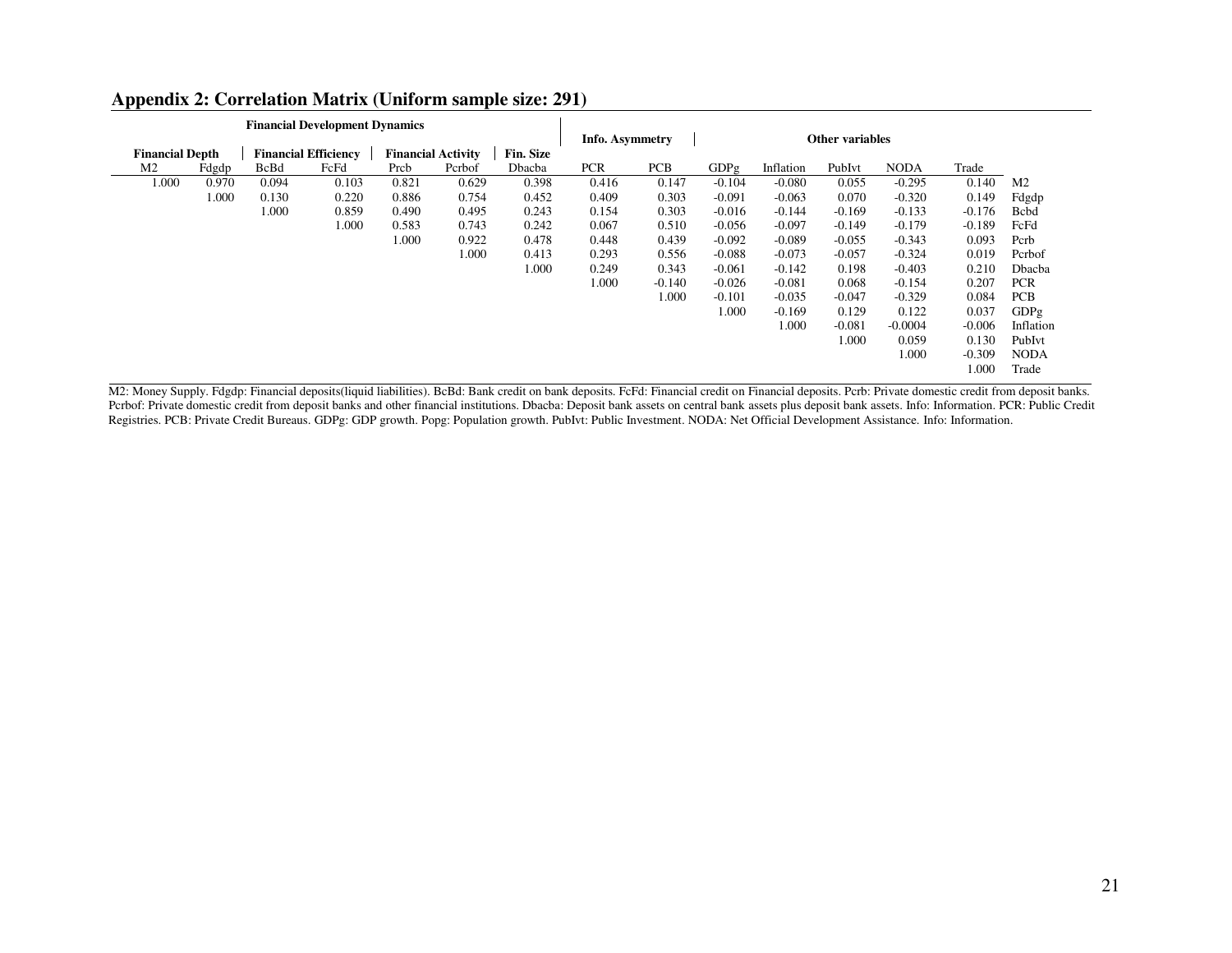| <b>Variables</b>                   | <b>Signs</b>   | <b>Variable Definitions</b>                                            | <b>Sources</b>    |
|------------------------------------|----------------|------------------------------------------------------------------------|-------------------|
| <b>Economic Financial Depth</b>    | M <sub>2</sub> | Money Supply (% of GDP)                                                | World Bank (FDSD) |
| <b>Financial System Depth</b>      | Fdgdp          | Liquid Liabilities (% of GDP)                                          | World Bank (FDSD) |
| <b>Banking System Efficiency</b>   | <b>BcBd</b>    | Bank credit on Bank deposits                                           | World Bank (FDSD) |
| <b>Financial System Efficiency</b> | FcFd           | Financial credit on Financial deposits                                 | World Bank (FDSD) |
| Banking System Activity            | Prcb           | Private domestic credit from deposit banks (% of GDP)                  | World Bank (FDSD) |
| <b>Financial System Activity</b>   | Prcbof         | Private domestic credit from financial institutions (% of GDP)         | World Bank (FDSD) |
| <b>Financial Size</b>              | Dbacba         | Deposit bank assets on Central bank assets plus Deposit bank<br>assets | World Bank (FDSD) |
| <b>Information Asymmetry</b>       | <b>PCR</b>     | Public credit registry coverage (% of adults)                          | World Bank (WDI)  |
|                                    | <b>PCB</b>     | Private credit bureau coverage (% of adults)                           | World Bank (WDI)  |
| <b>Economic Prosperity</b>         | GDPg           | GDP Growth (annual %)                                                  | World Bank (WDI)  |
| Inflation                          | Infl           | Consumer Price Index (annual %)                                        | World Bank (WDI)  |
| <b>Public Investment</b>           | PubIvt         | Gross Public Investment (% of GDP)                                     | World Bank (WDI)  |
| Development Assistance             | <b>NODA</b>    | Total Net Official Development Assistance (% of GDP)                   | World Bank (WDI)  |
| Trade openness                     | Trade          | Imports plus Exports in commodities (% of GDP)                         | World Bank (WDI)  |

## **Appendix 3: Variable Definitions**

WDI: World Bank Development Indicators. FDSD: Financial Development and Structure Database.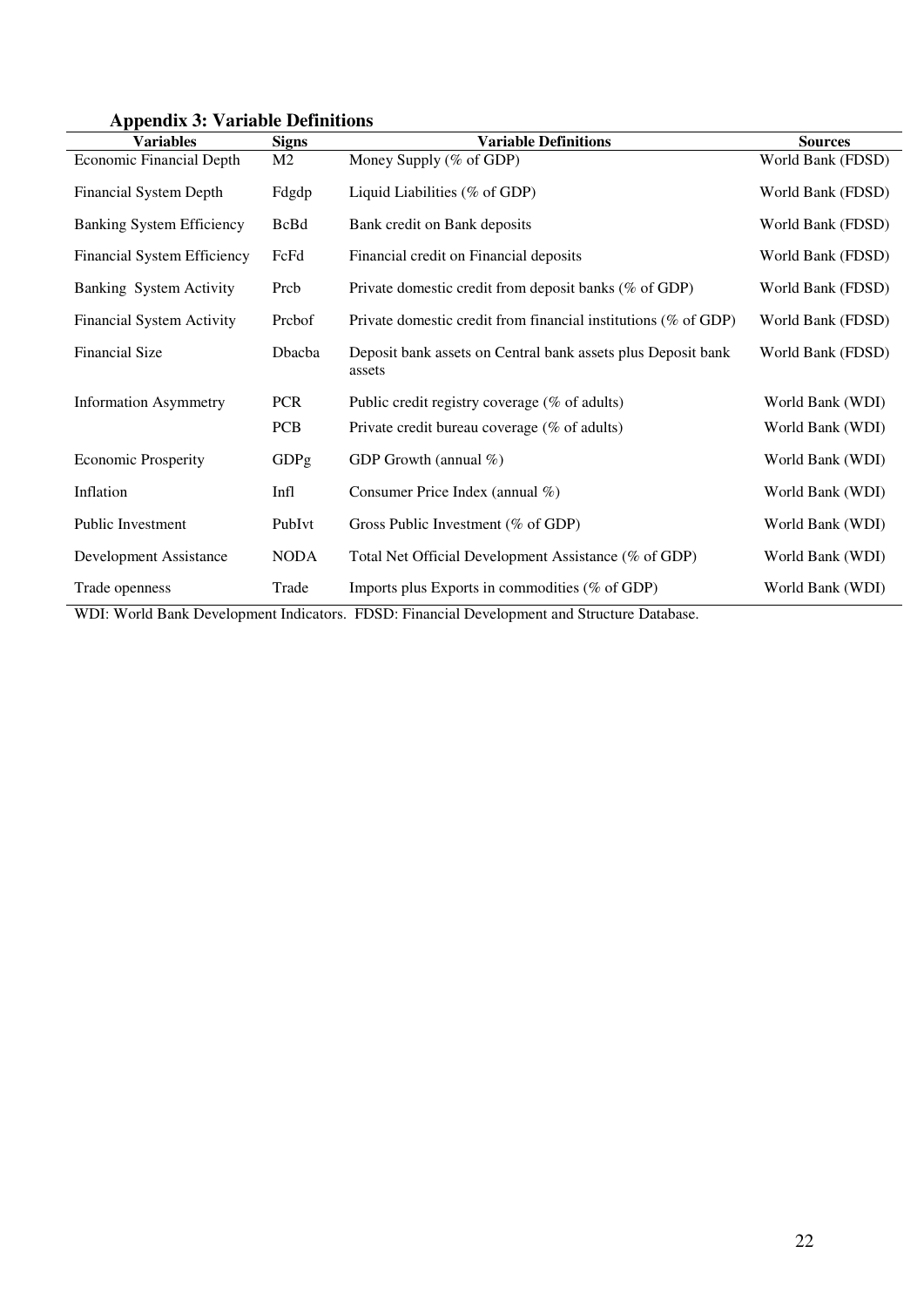### **References**

Acharya, V., Amihud, Y., & Litov, L., (2011), "Creditor rights and corporate risk taking", *Journal of Financial Economics*, 102(1), pp. 150-166.

Aggarwal, R., Demirgüç-Kunt, A., & Peria, M. S. M., (2011), "Do Remittances Promote Financial Development?", *Journal of Development Economics*, 96 (2), pp. 255-264.

Allen, F., Otchere, I., & Senbet, L. W., (2011). "African financial systems: a review", *Review of Development Finance*, 1(2), pp. 79-113.

Asongu, S. A. (2012). "Government quality determinants of stock market performance in African countries", *Journal of African Business*, 13(2), pp. 183-199.

Asongu, S. A., (2013), "Fighting consumer price inflation in Africa: What do dynamics in money, credit, efficiency and size tell us?", *Journal of Financial Economic Policy*, 5(1), pp. 39-60.

 Asongu, S. A., (2014a). "Correcting Inflation with Financial Dynamic Fundamentals: Which Adjustments Matter in Africa?", *Journal of African Business*, 15(1). pp. 64-73.

Asongu, S. A., (2014b). "Financial development dynamic thresholds of financial globalisation: evidence from Africa", *Journal of Economic Studies*, 41(2), pp. 166-195.

Asongu, S. A., (2015). "Finance and growth: new evidence from meta-analysis", *Managerial Finance*, 41(6), pp. 615-639.

Asongu, S. A, & De Moor, L., (2015). "Recent advances in finance for inclusive development", *African Governance and Development Institute Working Paper* No. 15/005, Yaoundé.

Asongu, S. A., Nwachukwu, J., & Tchamyou, S. V., (2015). "Information Asymmetry and Financial Development Dynamics in Africa", *African Governance and Development Institute Working Paper* No. 15/025, Yaoundé.

Bartels, F. L., Alladina, S. N., & Lederer, S., (2009), "Foreign Direct Investment in Sub-Saharan Africa: Motivating Factors and Policy Issues", *Journal of African Business*, 10(2), pp. 141-162.

Barth, J., Lin, C., Lin, P., & Song, F., (2009), "Corruption in bank lending to firms: crosscountry micro evidence on the beneficial role of competition and information sharing", *Journal of Financial Economics*, 99, pp. 361-368.

Batuo, M. E., & Kupukile, M., (2010), "How can economic and political liberalization improve financial development in African countries?", *Journal of Financial Economic Policy*, 2(1), pp. 35-59.

Billger, S. M., & Goel, R. K., (2009), "Do existing corruption levels matter in controlling corruption? Cross-country quantile regression estimates", *Journal of Development Economics*, 90, pp. 299-305.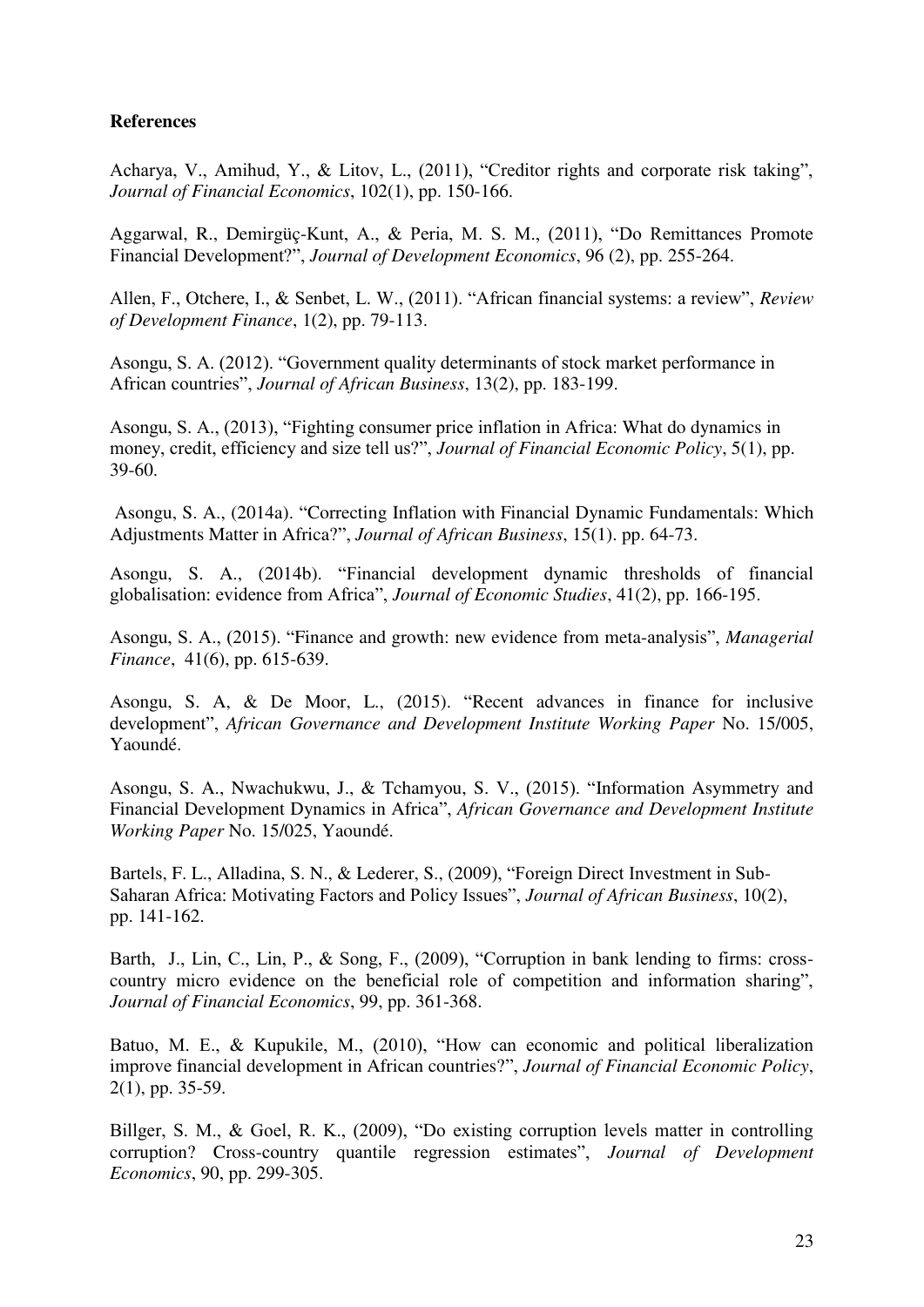Boyd, J. H., Levine, R., & Smith, B. D., (2001), "The impact of inflation on financial sector performance", *Journal of Monetary Economics*, 47, pp. 221-248.

Brockman, P., & Unlu, E., (2009), "Dividend policy, creditor rights and the agency cost of debt", *Journal of Financial Economics*, 92, pp. 276-299.

Brown, M., Jappelli, T., & Pagano, M., (2009), "Information sharing and credit: firm-level evidence from transition countries", *Journal of Financial Intermediation*, 18, pp. 151-172.

Claessens, S., & Klapper, L., (2005), "Bankruptcy around the world: explanations of its relative use", *American Law and Economics Review*, 7, pp. 253-283.

Claus, I., & Grimes, A., (2003). "Asymmetric Information, Financial Intermediation and the Monetary Transmission Mechanism: A Critical Review", *NZ Treasury Working Paper* No. 13/019, Wellington.

Coccorese, P., (2012), "Information sharing, market competition and antitrust intervention: a lesson from the Italian insurance sector", *Applied Economics*, 44(3), pp. 351-359.

Coccorese, P., & Pellecchia, A., (2010), "Testing the 'Quiet Life' Hypothesis in the Italian Banking Industry", *Economic Notes by Banca dei Paschi di Siena SpA*, 39(3), pp. 173-202.

Darley, W. K., (2012), "Increasing Sub-Saharan Africa's Share of Foreign Direct Investment: Public Policy Challenges, Strategies, and Implications", *Journal of African Business*, 13(1), pp. 62-69.

Djankov, S., McLeish, C., & Shleifer, A., (2007), "Private credit in 129 countries", *Journal of Financial Economics*, 84, pp. 299-329.

Do, Q. T., & Levchenko, A. A., (2004), "Trade and financial development", World Bank Policy *Research Working Paper* No. 3347, Washington.

Efobi, U., Osabuohein, S. E., & Oluwatobi, S., (2014). "One Dollar, One Bank Account: Remittance and Bank Breath in Nigeria", Journal of International Migration and Integration (July), pp. 1-21.

Fouda, O. J. P., (2009), "The excess liquidity of banks in Franc zone: how to explain the paradox in the CEMAC", *Revue Africaine de l'Integration*, 3(2), pp. 1-56.

Fosu, A. K., (2015). "Growth, Inequality and Poverty in Sub-Saharan Africa: Recent Progress in a Global Context", *Oxford Development Studies*, 43(1), pp. 44-59.

Galindo, A., & Miller, M., (2001), "Can Credit Registries Reduce Credit Constraints? Empirical Evidence on the Role of Credit Registries in Firm Investment Decisions", *Inter-American Development Bank Working Paper,* Washington.

Greenwood, J., & Jovanovic, B., (1990), "Financial development, growth and distribution of income", *Journal of Political Economy*, 98, pp. 1076-1107.

Houston, J. F., Lin, C., Lin, P., & Ma, Y., (2010), "Creditor rights, information sharing and bank risk taking", *Journal of Financial Economics*, 96, pp. 485-512.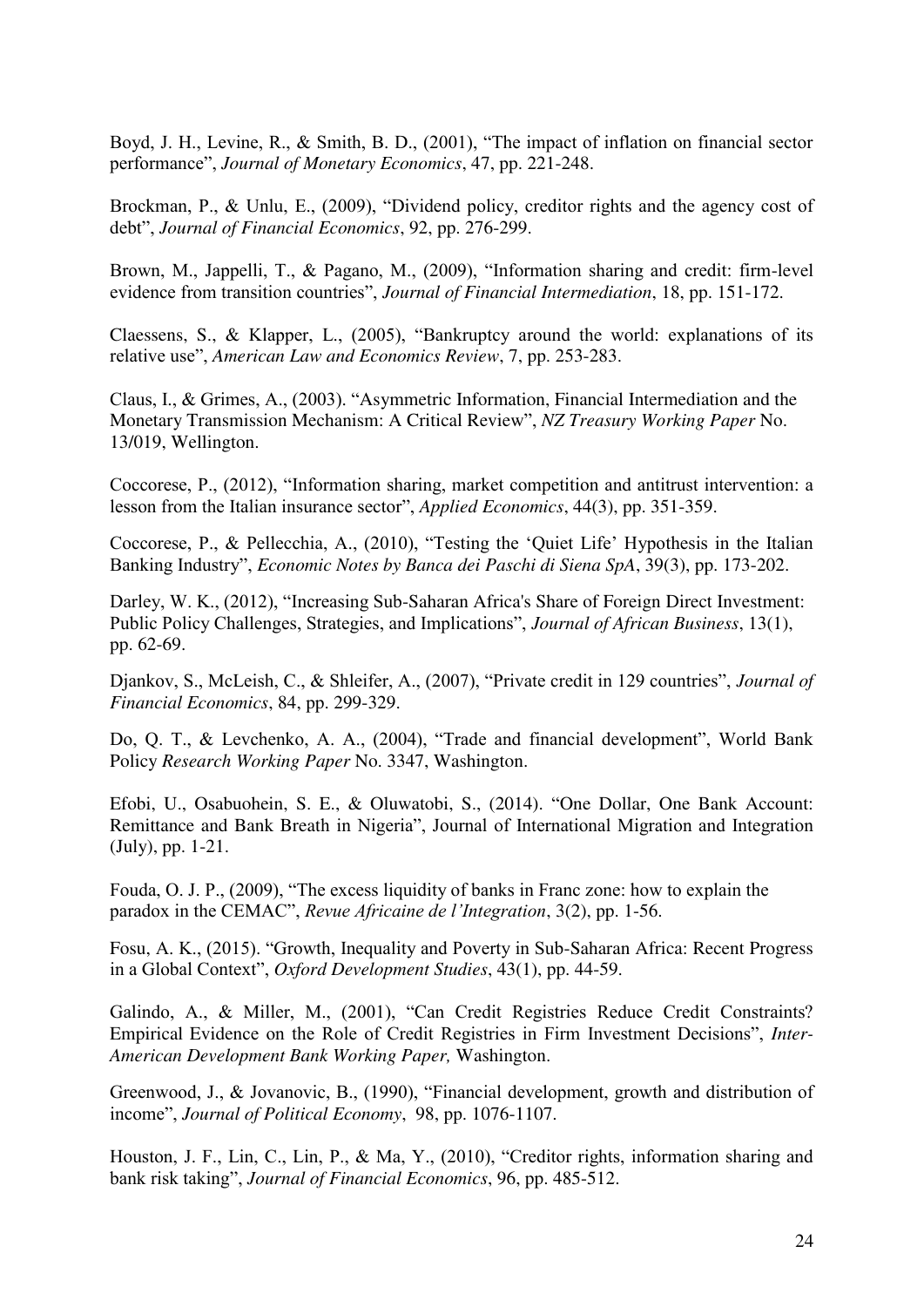Huang, Y., (2005), " What determines financial development?", Bristol University, *Discussion Paper* No. 05/580, Bristol.

Huang, Y., & Temple, J. R. W., (2005), "Does external trade promote financial development?" *CEPR Discussion Paper* No. 5150, London.

Huybens, E., & Smith, B. D., (1999), "Inflation, financial markets and long-run real activity", *Journal of Monetary Economics*, 43, pp. 283-315.

Ivashina, V., (2009), "Asymmetric information effects on loan spreads", *Journal of Financial Economics*, 92, pp. 300-319.

Jaffee, D., & Levonian, M., (2001), "Structure of banking systems in developed and transition economies", *European Financial Management*, 7 (2), pp. 161-181.

Jappelli, T., & Pagano, M., (2002), "Information sharing, lending and default: Cross-country evidence", *Journal of Banking & Finance*, 26, pp. 2017–2045.

Koenker, R., & Hallock, F.K., (2001), "Quantile regression", *Journal of Economic Perspectives*, 15, pp.143-156.

Kolstad, I., & Wiig, A., (2011), "Better the Devil You Know? Chinese Foreign Direct Investment in Africa", *Journal of African Business*, 12(2), pp. 31-50.

Levine, R., (1997), "Financial development and economic growth: Views and agenda", *Journal of Economic Literature*, 35, pp. 688-726.

Love, I., & Mylenko, N., (2003), "Credit reporting and financing constraints", *World Bank Policy Research Working Paper Series* No. 3142.

Mlachila, M., Tapsoba, R., & Tapsoba, S. J. A., (2014). "A Quality of Growth Index for Developing Countries: A Proposal", *IMF Working Paper* No. 14/172, Washington.

Okada, K., & Samreth, S.,(2012), "The effect of foreign aid on corruption: A quantile regression approach", *Economic Letters*, 115(2), pp. 240-243.

Osabuohien, E. S., & Efobi, E. R., (2013). "Africa's Money in Africa", *South African Journal of Economics*, 81(2), pp. 292-306.

Padilla, A. J., & Pagano, M., (1997), "Endogenous communication among lenders and entrepreneurial incentives", *The Review of Financial Studies*, 10(1), pp. 205-236.

Padilla, A. J., & Pagano, M., (2000), "Sharing default information as a borrower discipline device". *European Economic Review,* 44(10), pp. 1951-1980.

Pagano, M., & Jappelli, T., (1993), "Information sharing in credit markets", *Journal of Finance*, 43(5), pp. 1693-1718.

Saint Paul, G., (1992), "Technological choice, financial markets and economic development", *European Economic Review*, 36, pp. 763-781.

Saxegaard, M., (2006), "Excess liquidity and effectiveness of monetary policy: evidence from